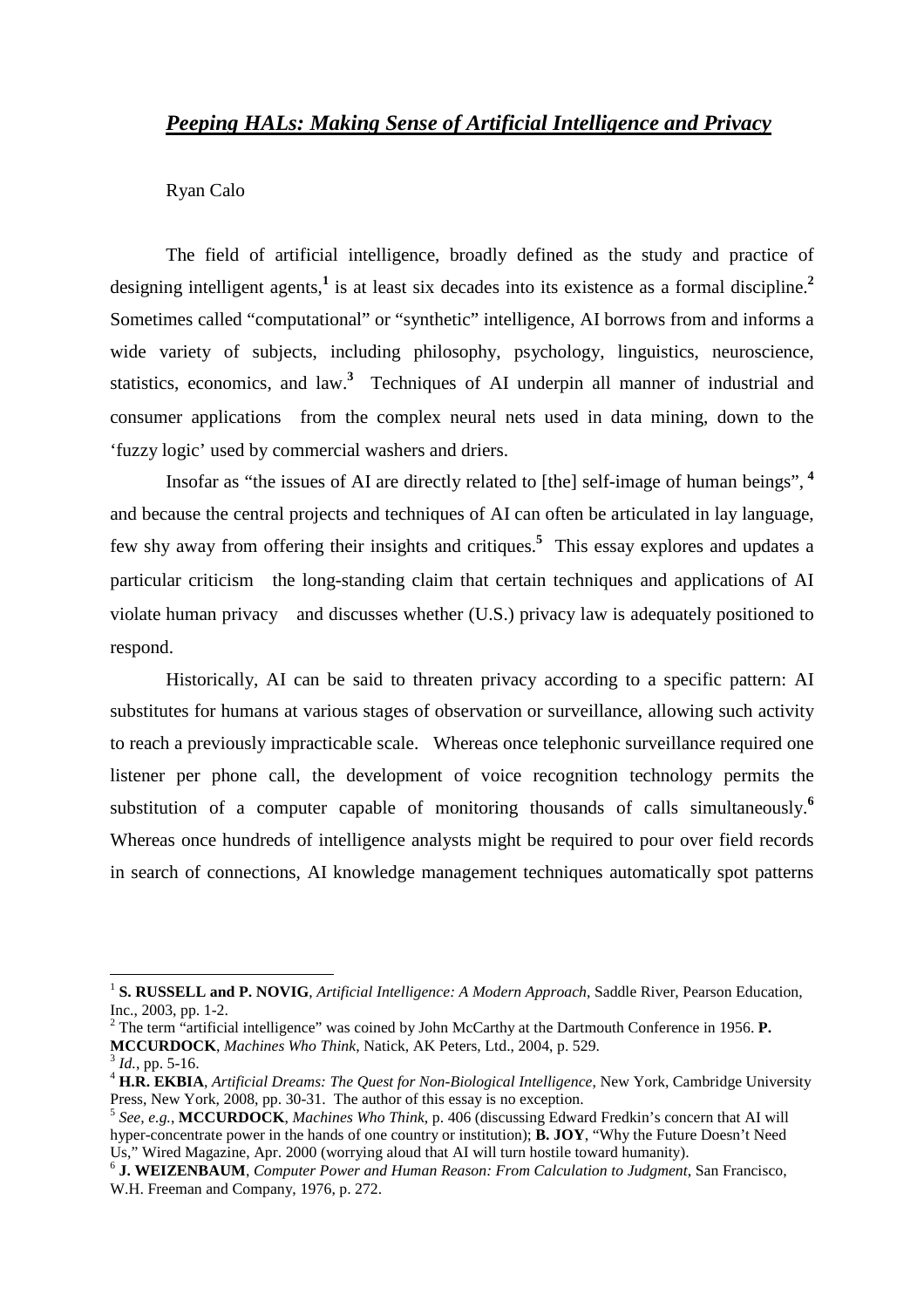and call them to the attention of agents.**<sup>7</sup>** These developments vastly amplifying the potential for data gathering and analysis, and hence underpin ubiquitous surveillance.**<sup>8</sup>**

Such advances in technology have played a key role in driving privacy law. The seminal 1890 article by Samuel Warren and Louis Brandeis, wherein the authors in may ways introduced a right to privacy protected by four causes of action, begins with a concern over "[r]ecent inventions and business methods" such as "instantaneous photography" that make possible previously unheard of behavior.**<sup>9</sup>** In the Fourth Amendment context, U.S. courts grapple with whether a given new technology permits humans to witness behavior in which, or occurring where, the individual has a reasonable expectation of privacy.**<sup>10</sup>** A state or federal regulator identify new information gathering practices-for instance, tracking online behavior for ad targeting—and hold it up against established fair information practice principles such as notice and control.**<sup>11</sup>**

A recent trend in AI complicates this dynamic. Increasingly, practitioners of AI and its subfield of robotics and human computer interaction are imbuing machines with 'social' characteristics.**<sup>12</sup>** These robots and computer interfaces contain key anthropomorphic signifiers such as eyes, expressive faces and gestures, and natural language capabilities designed to improve machine-human interaction. This set of techniques builds on extensive research suggesting that humans are exquisitely attuned to their own species, and that we react to computers, robots, and other social media as though it were actually human—including through the subconscious alteration of our attitudes and behavior. Its effect is to introduce apparent agents into a variety of new contexts.**<sup>13</sup>**

 Some applications of social AI follow the original pattern of amplifying human capacities. For instance, commercial and governmental entities have begun to leverage social

<sup>&</sup>lt;sup>7</sup> T. ZARSKY, "Mine your Own Business!: Making the Case for the Implications of the Data Mining of Personal Information in The Forum of Public Opinion," 5 Yale J. of L. & Tech. 4 (2004), p. 4. 8 *Id.* 

<sup>9</sup> **S. WARREN AND L. BRANDEIS**, "The Right to Privacy," 4 Harv. L. Rev. 193 (1890).

<sup>10</sup> *See, e.g, Kyllo v. United States*, 533 U.S. 27, 29 (2001) (discussing thermo-imaging devices).

<sup>&</sup>lt;sup>11</sup> FTC Press Release, "FTC Staff Proposes Online Behavioral Advertising Privacy Principles," Dec. 20, 2007, available online at http://www.ftc.gov/opa/2007/12/principles.shtm.

<sup>12</sup> **T.M. HOLGRAVES ET AL**, *Perceiving artificial social agents*, Computer in Human Behavior 23 (2007) 2163 ("One of the major trends in human-computer interaction has been the development of more natural human-computer interfaces"); *id.* at 2171 ("There is no doubt that this trend will continue to increase.").

<sup>13</sup> **P.J. FOGG**, *Persuasive Technologies: Using Computers to Change What We Think and Do,* San Francisco, Morgan Kaufmann Publishers, 2003, p. 10 ("With the growth of embedded computers, computing applications are becoming commonplace in locations where human persuaders would not be welcome, such as bathrooms and bedrooms, or where humans cannot go (inside clothing, embedded in automotive systems, or implanted in a toothbrush)."). *See also* **H.R. EKBIA**, *Artificial Dreams*, p. 8 (discussing fact that "[c]omputers are everywhere."); **J. KANG and D. CUFF**, "Pervasive Computing: Embedding the Public Sphere," 62 Wash. & Lee L. Rev. 93 (2005), p. 94 ("[T]he Internet will soon invade real space as networked computing elements become embedded into physical objects and environments.").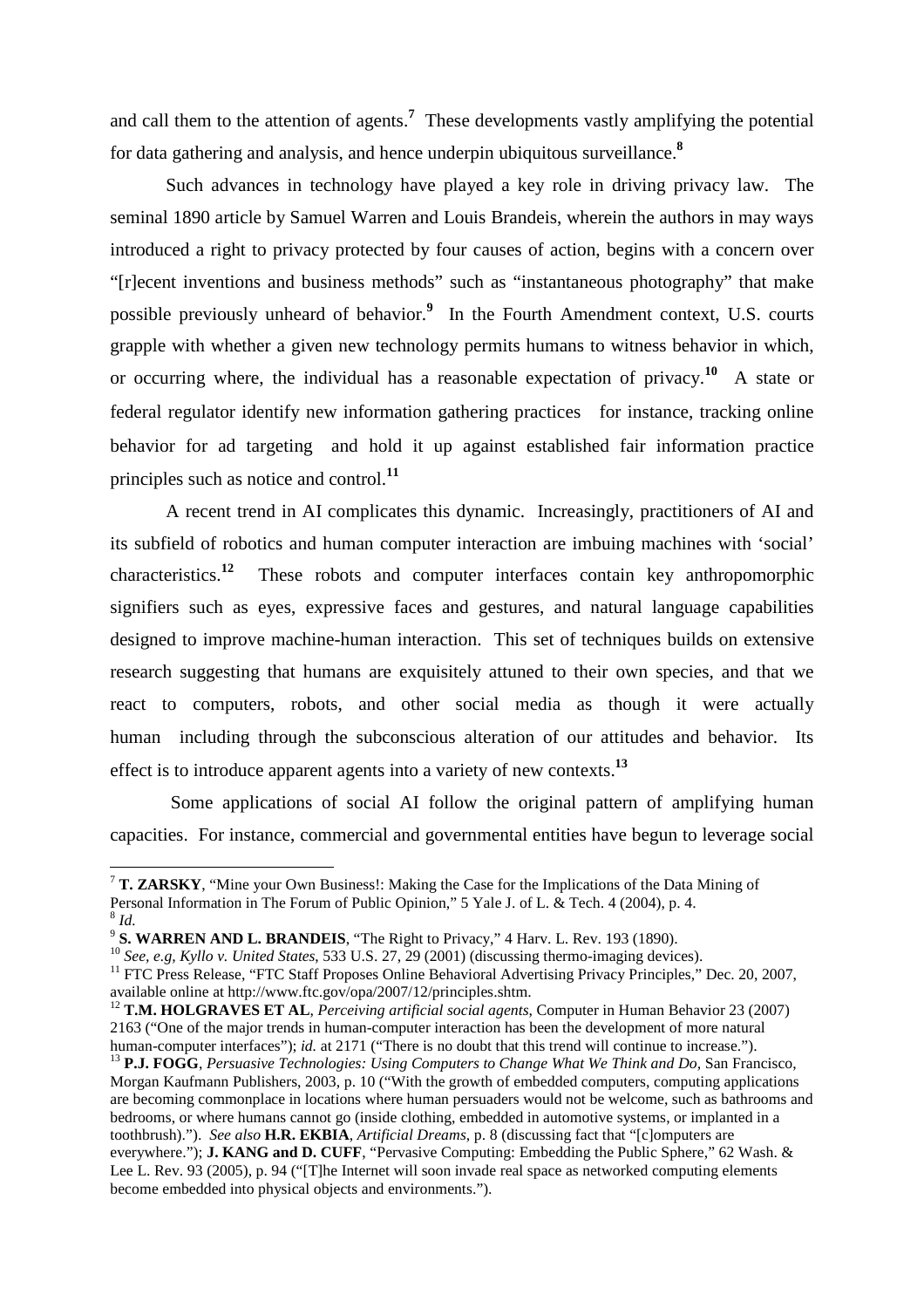machines and software to stand in for marketers, recruiters, and other organization representatives in gathering information and influencing consumers and citizens. Just a single AI program—for instance, the U.S. Army's virtual recruiter "SGT Star"—can engage with thousands of individuals simultaneously and record every interaction. Thus, social machines can stand in for a human as interviewer or interrogator, preserving the persuasive skills of humans but adding additional advantages such as massive scale, tirelessness, and an essentially limitless memory.**<sup>14</sup>**

Other consequences of social AI, however, fall outside the prevailing pattern. Rather than standing in for some specific human task such as listening, pattern-spotting, or questioning, a machine that presents as an independent agent can stand in for a human *as subject*. That is, a humanoid robot's mere presence will signal to individuals that they are not alone, even if the robot is neither collecting nor evaluating information on behalf of a human, which in turn can sharply alter attitudes and behavior. Relatedly, where a computer interface engages with a user socially—a direction the global leader in Internet search expressly contemplates within the next few years<sup>15</sup>—extensive social science research shows that the individual will feel and react as though she is engaging with an actual person.

Although this set of applications does not augment the human capacity to observe in the tradition sense, it nevertheless threatens core privacy values. As detailed below, a key role of privacy is to preserve solitude, in the sense of a temporary respite from interference with respect to curiosity, development, and thought.<sup>16</sup> Yet it is clear that people react to social machines as though they were human beings, including with respect to the sense of being observed. If, as many predict, social machines become ubiquitous—turning up in cars, bedrooms, bathrooms,<sup>17</sup> even within cell phones and mirrors<sup>18</sup>—possibilities for solitude may shrink intolerably. We may even witness a sea change of attitudes away from the prevailing view of computers as passive data conduits, in turn chilling curiosity at the borderline and creating discomfort around widespread machine custodianship of personal information.

It is exactly here, where AI begins to substitute for the human not as a gatherer or organizer of information but directly as subject, that privacy protections begin to break down.

<sup>14</sup> **P.J. FOGG**, *Persuasive Technologies*, *o.c.*

<sup>15</sup> *See* http://www.techcrunch.com/2008/12/10/marissa-mayer-at-le-web-the-almost-complete-interview/ (interview with Marissa Mayer).

<sup>16</sup> **A. WESTIN**, *Privacy and Freedom*, New York, Antheum 1970, p. 35.

<sup>17</sup> **P.J. FOGG**, *Persuasive Technologies*, p. 10.

<sup>&</sup>lt;sup>18</sup> P.J. O'RORKE, "Future Shlock," The Atlantic, Dec. 2008 ("Various passages had caught my attention when I'd read it, and raised my blood pressure: 'Closets will help pick out the right dress for a party.' Imagine that: a talking mirror telling you, 'That makes your butt look big.'").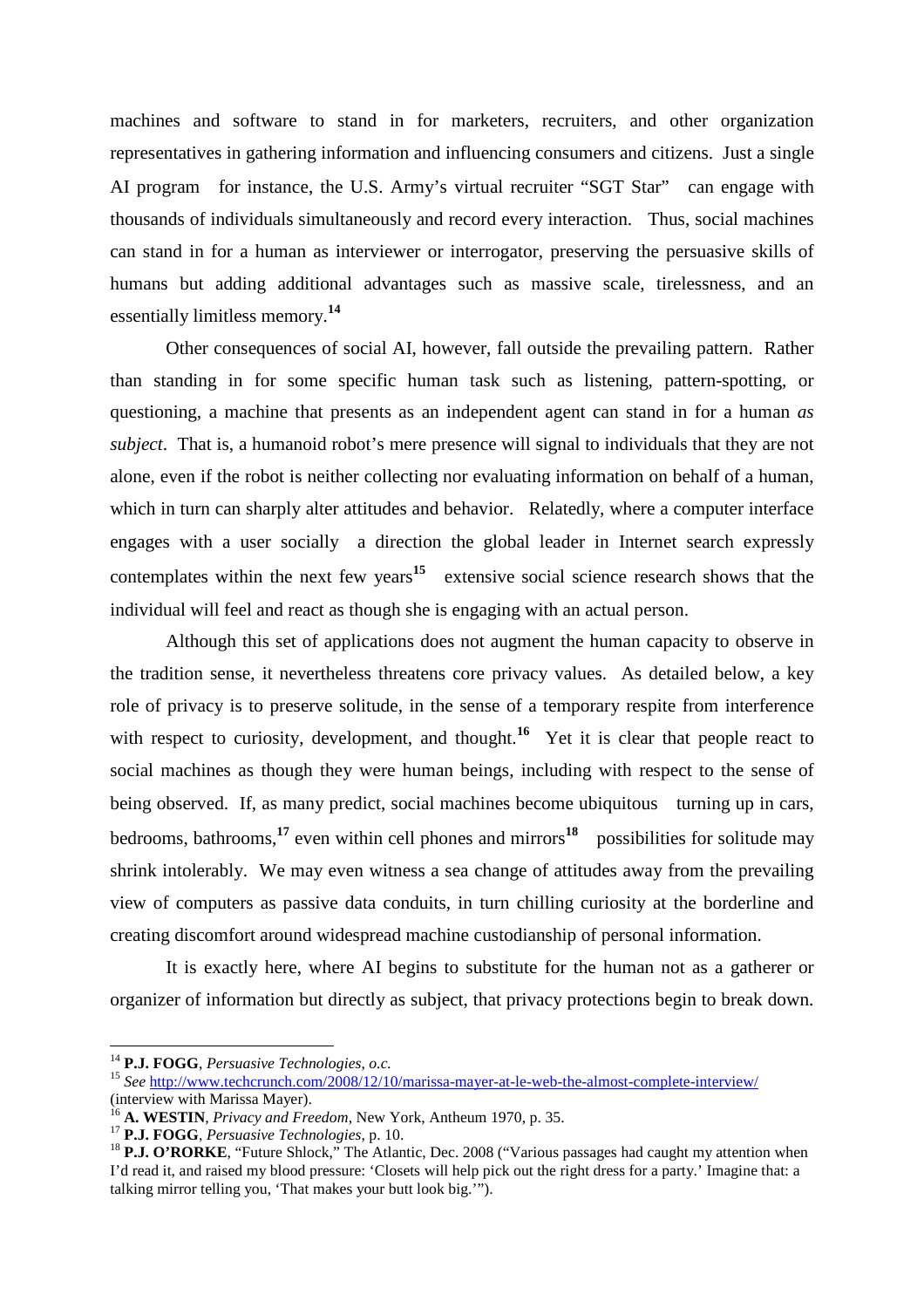This is partly because American privacy law and theory focuses on the flow of information, on quantifiable harms, and on the level of notice and consent. It is also a function of limited imagination around the role of objects in our social lives. This essay concludes with thoughts on where to look in American law for legal analogues to vindicate the core privacy values threatened by social AI.

# **I. Traditional intersection of AI and privacy**

On the traditional view, technology threatens privacy by increasing the power or reach of human observation. As prominent American privacy scholar Michael Froomkin sums up the space: "Privacy-destroying technologies can be divided into two categories: those that facilitate the acquisition of raw data and those that allow one to process and collate that data in interesting ways".**<sup>19</sup>** Speaking on the subject of privacy invasive technologies, Harvard Law School's Jonathan Zittrain identifies "three successive shifts in technology from the early 1970s: cheap processors, cheap networks, and cheap sensors".**<sup>20</sup>** He continues that "[t]he third shift has, with the help of the first two, opened the doors to new and formidable privacy invasions".**<sup>21</sup>** The thought is that humans will use cheaper and better technology to collect and organise information to greater effect, sometimes necessitating additional protections.

An early example of this analysis in the context of AI is synthetic intelligence pioneer Joseph Weizenbaum's concern over the use of AI in data mining.**<sup>22</sup>** In 1976, Weizenbaum wrote a scathing critique of artificial intelligence along multiple lines. Weizenbaum had developed a program called ELIZA that was designed to mimic psychoanalysis by engaging in a credible dialogue with a human operator, in keeping with the "Rogerian technique of encouraging a patient to keep talking".<sup>23</sup> ELIZA asked its users questions based on their previous answer and, where it did not have a response, merely supplied filler such as "I see" or "interesting". Weizenbaum claimed that he was profoundly disturbed by the tendency of

<sup>19</sup> **M. FROOMKIN**, "The Death of Privacy?," 52 Stan. L. Rev. 1461, 1468 (2000). *But see id.*, pp. 1469-70 (acknowledging that "[f]or some, just knowing that their activities are being recorded may have a chilling effect on conduct, speech, and reading").

<sup>20</sup> **J. ZITTRAIN**, *The Future of the Internet: And How to Stop It*, New Haven, Yale University Press, 2008, 205. <sup>21</sup> *Id.*

<sup>&</sup>lt;sup>22</sup> "Data mining is correctly defined as the 'nontrivial process of identifying valid, novel, potentially useful and ultimately understandable patterns in data." **T. ZARSKY**, "Mine your Own Business!: Making the Case for the Implications of the Data Mining of Personal Information in The Forum of Public Opinion," 5 Yale J. of L. & Tech. 4 (2004), p. 6.

<sup>23</sup> **J. WEIZENBAUM**, *Computer Power and Human Reason: From Calculation to Judgment*, San Francisco, W.H. Freeman and Company, 1976, p. 3.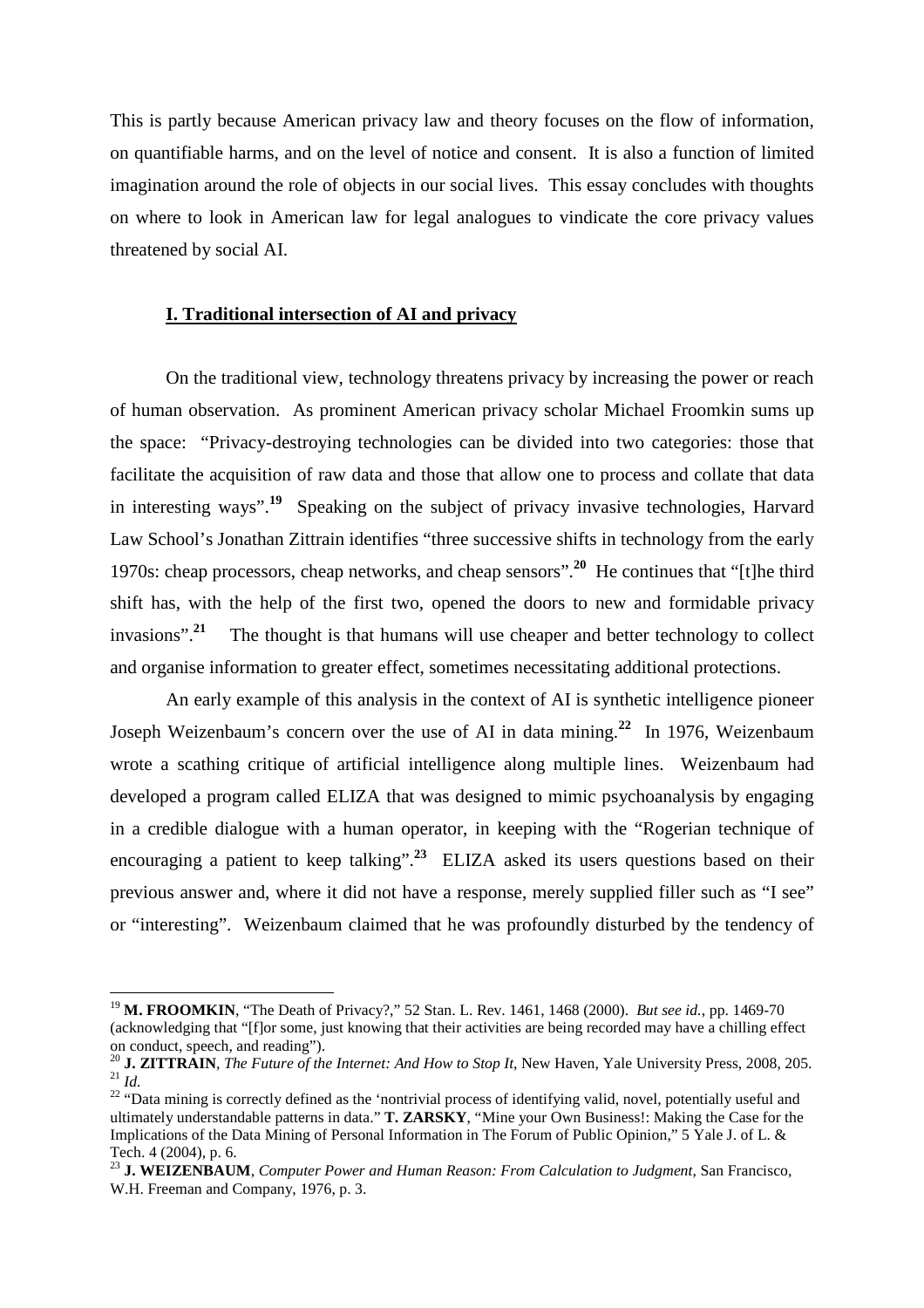humans to react ELIZA as though it were a person, which prompted him to write a book about what computers should never be pressed to do.

In one powerful passage, Weizenbaum argues that the most obvious application of some artificial intelligence techniques is massive surveillance. Weizenbaum observes that, as of 1976, there were "three or four major projects in the United States devoted to enabling computers to understand human speech".**<sup>24</sup>** According to the "principle sponsor of this work, the Advanced Research Projects Agency … of the United States Department of Defense", (now "DARPA") potential applications were uncontroversial and benign. For instance, the Navy wanted voice recognition technology in order to "control its ships, and the other services their weapons, by voice commands".<sup>25</sup> Weizenbaum rejects this explanation:

Granted that a speech-recognition machine is bound to be enormously expensive, and that only government and possibly a few very large corporations will therefore be able to afford it, what will they be used for? ... There is no question in my mind that there is no pressing human problem that will more easily be solved because such machines exist. But such listening machines, could they be made, will make monitoring of voice communications very much easier than it is now.**<sup>26</sup>**

 Today, many varieties of sophisticated voice recognition technology exist.**<sup>27</sup>** Weizenbaum was wrong about the range of applications to which voice recognition would eventually be put—such technology has been used in everything from computers for the blind, to voice dialing, to hands-free wheelchairs. He was correct, however, that voice recognition would make massive government surveillance practicable.

Another concern closely related to Weizenbaum's insight that computers endowed with AI can stand in for human surveillants is the notion that AI can bring certain patterns of activity to the attention of humans. Thus, techniques of artificial intelligence have been used to decide where to point cameras or to 'flag' events such as the same face appearing in multiple transit stations. Weizenbaum hints in 1976 at this functionality as well:

Perhaps the only reason that there is very little government surveillance in many countries of the world is that such surveillance takes so much manpower. Each conversation on a tapped phone must eventually be listened to by a human agent. But speech-recognizing machines could [recognise and] delete all

<sup>24</sup> *Id.*, p. 270.

<sup>25</sup> *Id.*, p. 271.

 $^{26}$  *Id.*, p. 272.

<sup>&</sup>lt;sup>27</sup> See, e.g., Mass High Tech, "MIT adds robotics, voice control to wheelchair," Sept. 19, 2008, available online at http://www.masshightech.com/stories/2008/09/15/daily64-MIT-adds-robotics-voice-control-towheelchair.html (describing a voice-controlled wheelchair).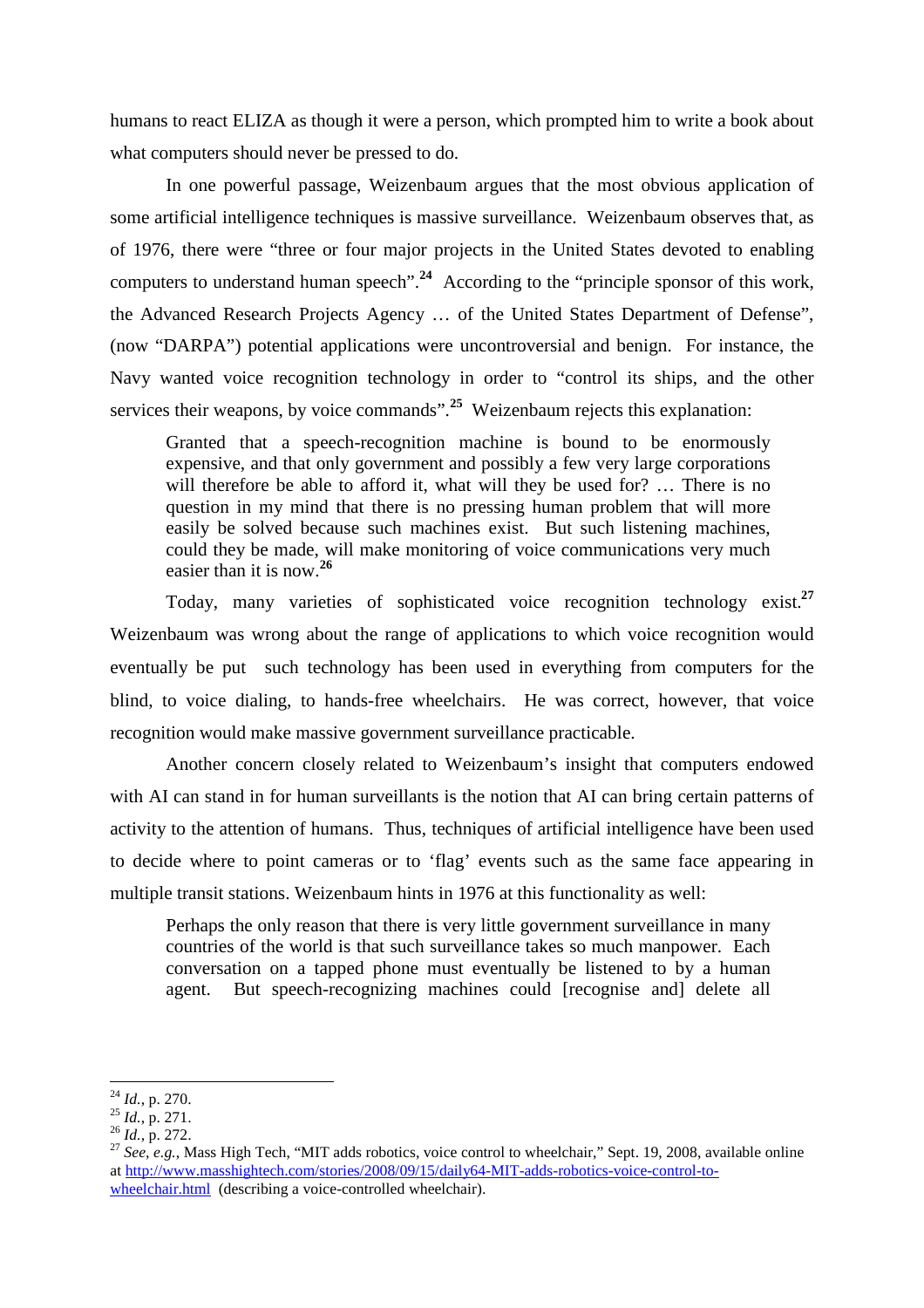"uninteresting" conversations and present transcriptions of only the remaining ones…**<sup>28</sup>**

More recently, Israeli legal scholar Tal Zarsky discusses the power of AI to sift through and organise data in seconds that would take a human an eternity. Zarsky argues that "[m]ere surveillance … is not grounds for concern, at least not on its own. The fact that there are an eye watching and an ear listening is meaningless unless the collected information is *recorded and emphasised*".**<sup>29</sup>** Zarsky goes on to provide a detailed description of "knowledge discovery in databases" (or "KDD"), in which "complex algorithms, artificial intelligence, neural networks and even genetic-based modeling … can discover previously unknown facts and phenomenon about a database".**<sup>30</sup>** These techniques are indeed central to AI applications, in which the ability to search for the right answer↓particularly in a complex and even dynamic environment-is the key to performance.<sup>31</sup> After exploring the dangers of consumer and citizen data profiling, Zarsky concludes that greater public awareness of the AI techniques involved in data mining—well understood within, but not beyond, the field of computing↓will lead to more ethical deployment of KDD.

Thus, according to Weizenbaum, Zarsky, and others, AI plays a role in supporting human surveillance that might otherwise prove impossible. The issue is considered serious enough that a popular AI textbook has cited the potential to invade privacy as one of six principle ethical questions around AI.**<sup>32</sup>**

# **II. The role of social machines**

## *A. Robotics and computer interfaces*

 A long-standing and accelerating goal of AI, especially within the subfields of robotics and human-computer interaction ("HCI"), has been to develop machines and programs that interact more naturally with humans. Due in part to increased worldwide demand for personal robotics (one research agency predicts that personal robotics will be a

<sup>28</sup> **J. WEIZENBAUM**, *Computer Power and Human Reason*, p. 272.

<sup>29</sup> **T. ZARSKY**, "Mine your Own Business!," p. 4 (emphasis in original).

<sup>&</sup>lt;sup>30</sup> Zarsky further observes that KDD can make predictions about the future. *Id.*, p. 8 ("After establishing the 'clustering,' both *descriptive* and *predictive* inquiries are possible.") (emphasis in original). Beyond the scope of this essay is whether these techniques create new categories of relevant, invasive personal information that was never disclosed (or perhaps known) to the data subject.

<sup>31</sup> **H.R. EKBIA**, *Artificial Dreams*, p. 44.

<sup>32</sup> **S. RUSSELL and P. NOVIG**, *Artificial Intelligence*, p. 960.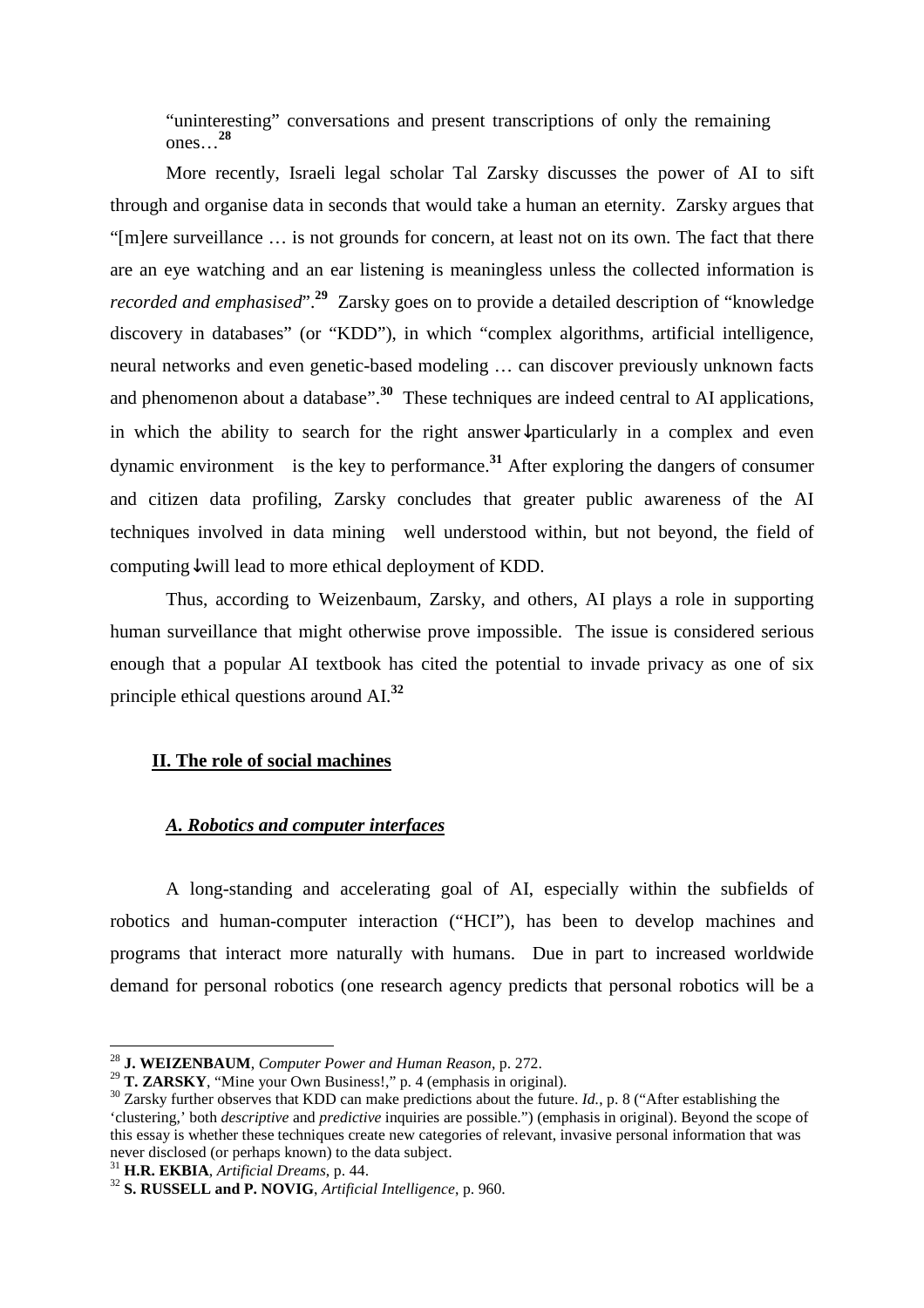\$15 billion dollar industry by 2015),**<sup>33</sup>** roboticists have made close study of the human reaction to robots in the field. Some have reached the conclusion that humans are less likely to accept robots in certain capacities absent sufficient resemblance to humans and/or social complexity.**<sup>34</sup>** Thus, for instance, in developing the "Nursebot" Pearl for use in hospitals or elderly care facilities, researches at Carnegie Melon found that "if the Nursebot is too machine-like, her human clients ignore her, and won't exercise or take pills.<sup>35</sup> It was therefore necessary to make Nursebot appear more human and interact more naturally for it to be an effective tool in elderly care.

Other drivers behind socializing robots are the view that "to build systems that have human-level intelligence", it is necessary to "build robots that have not merely a physical body but in fact a humanoid form",**<sup>36</sup>** and the related hope that very complex behaviors can 'develop' over time through social interaction. Cynthia Breazeal, a pioneer in the emerging field of "social robotics" and the head of the influential MIT Media lab, has helped create a class of "Mobile/Dexterous/Social" robots capable of mimicking emotion and responding to social cues. In describing Kismet, among her first efforts in social robotics, Breazeal told the New York Times: "I hoped that if I built an expressive robot that responded to people, they might treat it in similar way to babies, and the robot would learn form that".**<sup>37</sup>** Her impressive work continues to advance in this direction.**<sup>38</sup>**

Software developers and computer engineers have similarly turned to more social interfaces. According to psychological science professor T.M. Holtgraves and colleagues, "[o]ne of the major trends in human-computer interaction … has been the development of more natural human-computer interfaces".<sup>39</sup> Moreover, "[w]ith the advent of the Internet, the appeal of even more natural, human-like interfaces has increased dramatically".**<sup>40</sup>**

<sup>36</sup> **H.R. EKBIA**, *Artificial Dreams*, p. 259 (citing others).

<sup>40</sup> *Id.*

<sup>&</sup>lt;sup>33</sup> ABA Research, "Personal Robots Are Here," New York, Dec. 28, 2007.

<sup>34</sup> *See* http://robotic.media.mit.edu/projects/robots/mds/social/social.html ("Given the richness and complexity of human life, it is widely recognized that personal robots must be able to adapt to and learn within the human environment from ordinary citizens over the long term."); *see also*

http://robotic.media.mit.edu/projects/robots/leonardo/socialcog/socialcog.html ("One way robots might develop socially adept responses that seem to reflect beliefs about the internal states of others is by attempting to simulate –in its own cognitive system – the behaviors of others.").

<sup>35</sup> **P. MCCURDUCK**, *Machines that Think*, p. 467. Conversely, the researchers worried that were Nursebot Pearl *too* humanlike, clients might form unnatural attachments to her. *Id.*

<sup>37</sup> **P. MCCURDUCK**, *Machines that Think*, p. 454 (citing the New York Times).

<sup>&</sup>lt;sup>38</sup> *See, e.g.*, **C. BREAZEAL, J. GRAY and M. BERLIN**, "An embodied cognition approach to mindreading skills for socially intelligent robots," International Journal of Robotics Research, 2008 (to appear); **A.L. THOMAZ and C. BREAZEAL**, "Teachable robots: Understanding human teaching behavior to build more effective robot learners." Artificial Intelligence, vol. 172(6-7), 2008, p. 716-37.

**<sup>39</sup> T.M. HOLTGRAVES et al.**, "Perceiving artificial social agents," *Computers in Human Behavior*, 2007, No 23, pp. 2163-2174, at p. 2163.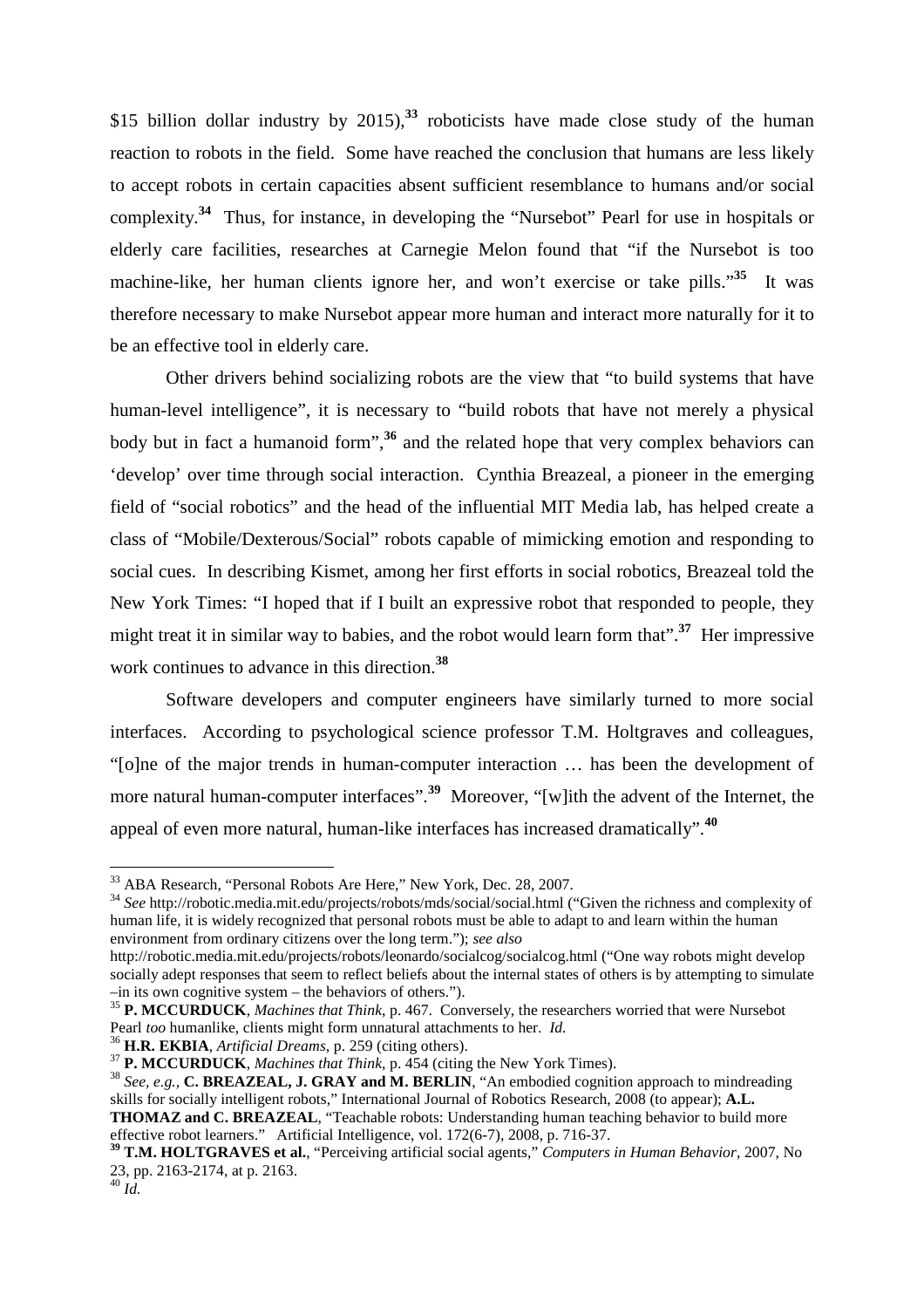As a consequence of such research, the number of applications that leverage social dimensions is growing. Companies and other institutions make use of virtual representatives, discussed in greater detail below, in order to handle customer service calls and even sales and recruitment.**<sup>41</sup>** We are also seeing the deployment of human-like robots into a variety of spaces, including the home for entertainment and service.**<sup>42</sup>** Many computer systems, particularly those running on cell phones or in an environment that requires a 'hands free' user experience, have moved toward spoken language and other, more natural interfaces.**<sup>43</sup>** After some initial setbacks,**<sup>44</sup>** websites are becoming more interactive and personalised.

# *B. Effects of social machines on humans*

It turns out that making robots and computers more social yields a profound effect on humans. Consider social scientist Sherry Turkle's report after her encounter with the social robot Cog in the MIT Media Lab1990s:

Trained to track the largest moving object in its field (because that will usually be a human being) Cog "noticed" me soon after I entered its room. Its head turned to follow me and I was embarrassed to note that this mad me happy. I found myself competing with another visitor for its attention. At one point, I felt sure that Cog's eyes had "caught my own."**<sup>45</sup>**

Studies across multiple disciplines have confirmed this human tendency to treat social objects as social, sometimes called the "ELIZA effect" in AI literature after Weizenbaum's program.**<sup>46</sup>** In their influential book *The Media Equation: How People Treat Computers, Television, and New Media Like Real People and Places*, Byron Reeves and Clifford Nass detail their findings that humans treat computers as social actors.**<sup>47</sup>** Their method consists largely of reproducing experiments around known human behaviors toward other humans and substituting social computer for one set of people.**<sup>48</sup>** In this way, Reeves and Nass show that computers that evidence social characteristics have a similar, or, in some case, the exact same, effect on humans. Computers programmed to be polite, or to evidence certain personalities,

<sup>41</sup> **I. KERR**, "Bots, Babes," *o.c.*

<sup>42</sup> **P. MCCURDUCK**, *Machines that Think*, p. 467.

<sup>43</sup> *See* **D. GARLAN et al.**, "Project Aura: Toward Distraction-Free Pervasive Computing," IEEE Pervasive Computing, vol. 01, no. 2, pp. 22-31, Apr-Jun, 2002.

<sup>&</sup>lt;sup>44</sup> See http://en.wikipedia.org/wiki/Microsoft\_Bob (describing Microsoft's unpopular virtual helper).

<sup>45</sup> *Id.*, p. 277.

<sup>46</sup> *Id.*, p. 8.

<sup>47</sup> **B. REEVES and C. NASS**, *The Media Equation: How People Treat Computers, Television, and New Media Like Real People and Places*, New York, Cambridge University Press, 1996.

<sup>48</sup> *Id.*, p. 14.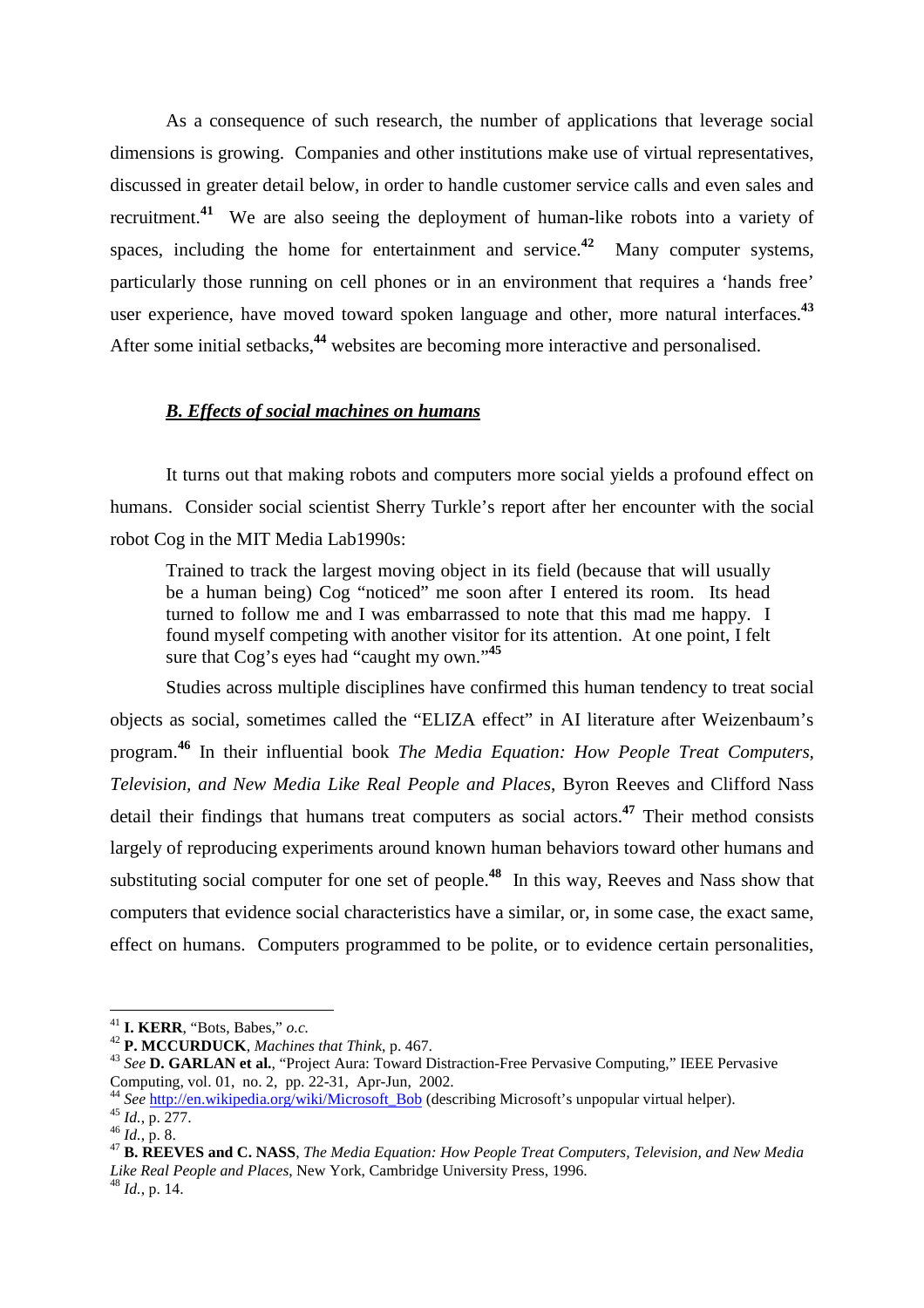have profound effects on test subjects.<sup>49</sup> Humans respond to flattery and criticism from computers,**<sup>50</sup>** and rate their experiences with computers more highly if the computer has a similar 'personality' (e.g., submissive) to their own.**<sup>51</sup>** The results applied to people of all ages and of diverse backgrounds, including those with a familiarity with technology.**<sup>52</sup>**

Further data around human-technology interaction suggests that the more human-like the medium, the greater the response. Canvassing the literature on human interaction with androids↓i.e., "artificial system[s] designed with the ultimate goal of being indistinguishable from humans in its external appearance and behavior" **<sup>53</sup>**↓informatics professors Karl MacDorman and Hiroshi Ishiguro conclude that "[h]umanlike appearance and behavior are required to elicit the sorts of responses that people typically direct toward one another",**<sup>54</sup>** and that "the more humanlike the robot, the more human-directed (largely subconscious) expectations are elicited".<sup>55</sup> In one cited study, test subjects exhibited greater unconscious eye contact behaviors (fixating on the right eye, typical of human-human interaction) when engaging with more humanoid robots.<sup>56</sup> In another, Japanese subjects only averted their gaze (a sign of respect) when engaging with the most human-like machines.**<sup>57</sup>** MacDorman and Ishiguro further offer several anecdotal examples of disparate treatment of robots. For instance, visitors to Ishiguro's lab could be convinced to treat more mechanical robots roughly, but show respect toward Uando, a robot with an enhanced "aura of human presence," due to automated response such as "shifting posture, blinking, and breathing".**<sup>58</sup>** One visitor reportedly asked his wife's permission before touching a 'female' robot.**<sup>59</sup>**

Importantly, research also shows that this tendency to anthropomorphise social media can also recreate in humans the sense of being observed. Thus, Terry Burnham and Brian Hare of Harvard University subjected 96 volunteers to a game in which they anonymously donate money or withhold it. Where players were faced with a mere photo of Kismet↓the

<sup>49</sup> *Id*, p. 24.

<sup>50</sup> *Ibid*. (Chapters 2, 4).

<sup>51</sup> *Ibid*. (Chapter 8).

<sup>52</sup> *Id.*, p. 252.

<sup>53</sup> **K. MACDORMAN and H. ISHIGURO** , "The uncanny advantage of using androids in cognitive and social science research," Interaction Studies 7:3, 2006, pp. 298-99.

<sup>54</sup> *Id.*, p. 316

<sup>55</sup> *Id.*, p. 309. There is an apparent point of similarity, often referred to as the "uncanny valley," at which humans can become repulsed by an android. Many theories exist to explain this phenomenon, including that almost human androids create certain expectations that they necessarily violate (in that they are not perfect replicas). *Id.*, p. 299.

<sup>56</sup> *Id*., p. 316.

<sup>57</sup> *Id*.

<sup>58</sup> *Id.*, pp. 313-14. <sup>59</sup> *Id.*, p. 317.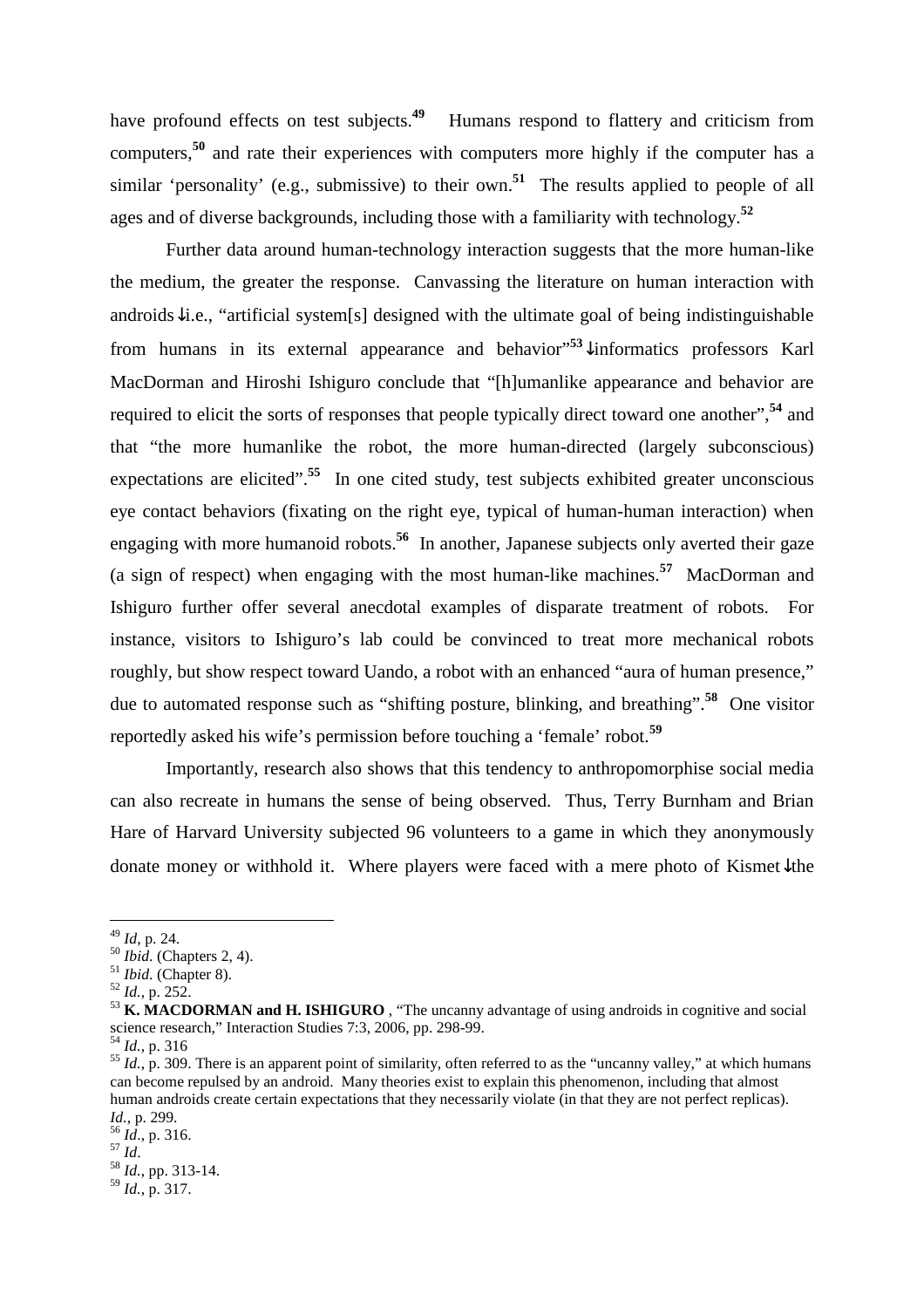robot designed by Cynthia Breazeal to elicit a social reaction in humans↓they gave considerably more then those who were not.<sup>60</sup> In another experiment involving donation, subjects consistently donated more where the computer terminal they were using had eyespots on its screen.**<sup>61</sup>** In yet another study published in *Biology Letters*, UK psychologists found that the presence of a picture with eyes above a collection bin led people to pay for coffee on the honor system far more often then the presence of a picture of flowers.**<sup>62</sup>**

The standard explanation for this set of phenomena is that humans evolved at a time when representation was largely impossible, such that what appeared to be real was real in fact. As Reeves and Nass explain, "people are not evolved to twentieth-century technology. The human brain evolved in a world in which *only* humans exhibited rich social behaviors, and a world in which *all* perceived objects were real objects".<sup>63</sup> In evolutionary terms, we are not much further along than our oldest ancestors.

American cognitive science professor H.R. Ekbia puts it slightly differently: humans as highly social animals have developed an innate ability to identify with other humans. This confers a tremendous survival advantage in that it tends to foster cooperation. The ability is often indiscriminate, however, with the result that humans often unconsciously attribute human emotions to objects or animals. Ekbia adds: "The AI community has, often inadvertently, taken advantage of this human tendency, turning what could be called innocent anthropomorphism to a professional and often unjustified, technoscientific one".<sup>64</sup> That is, Ekbia believes that practitioner of AI have sometimes relied on the ELIZA effect to gloss over the difficulty in programming truly fulsome intelligent or social interactions.

## **II. The privacy threats posed by social AI**

# *A. Old paradigm: AI as active gatherers of information*

We have seen that social machines are on the rise and that humans treat social machines as though there were truly people. One application of this insight is to free computers from their historically hidden or passive role within surveillance and set machines

<sup>60</sup> **V. WOODS**, "Pay Up, You Are Being Watched," New Scientist, Mar. 18, 2005 (reporting a 30% increase in giving when faced with Kismet).

<sup>61</sup> **O. JOHNSON**, "Feel the Eyes Upon You," N.Y. Times, Aug. 3, 2008.

<sup>62</sup> **M. BATESON et al.**, "Cues of Being Watched Enhance Cooperation in a Real-World Setting," Biology Letters, 2(3), Sept. 22, 2006, pp. 412–14.

<sup>63</sup> **B. REEVES and C. NASS**, *The Media Equation*, p. 12 (emphasis in original).

<sup>64</sup> **H.R. EKBIA**, *Artificial Dreams*, p. 310.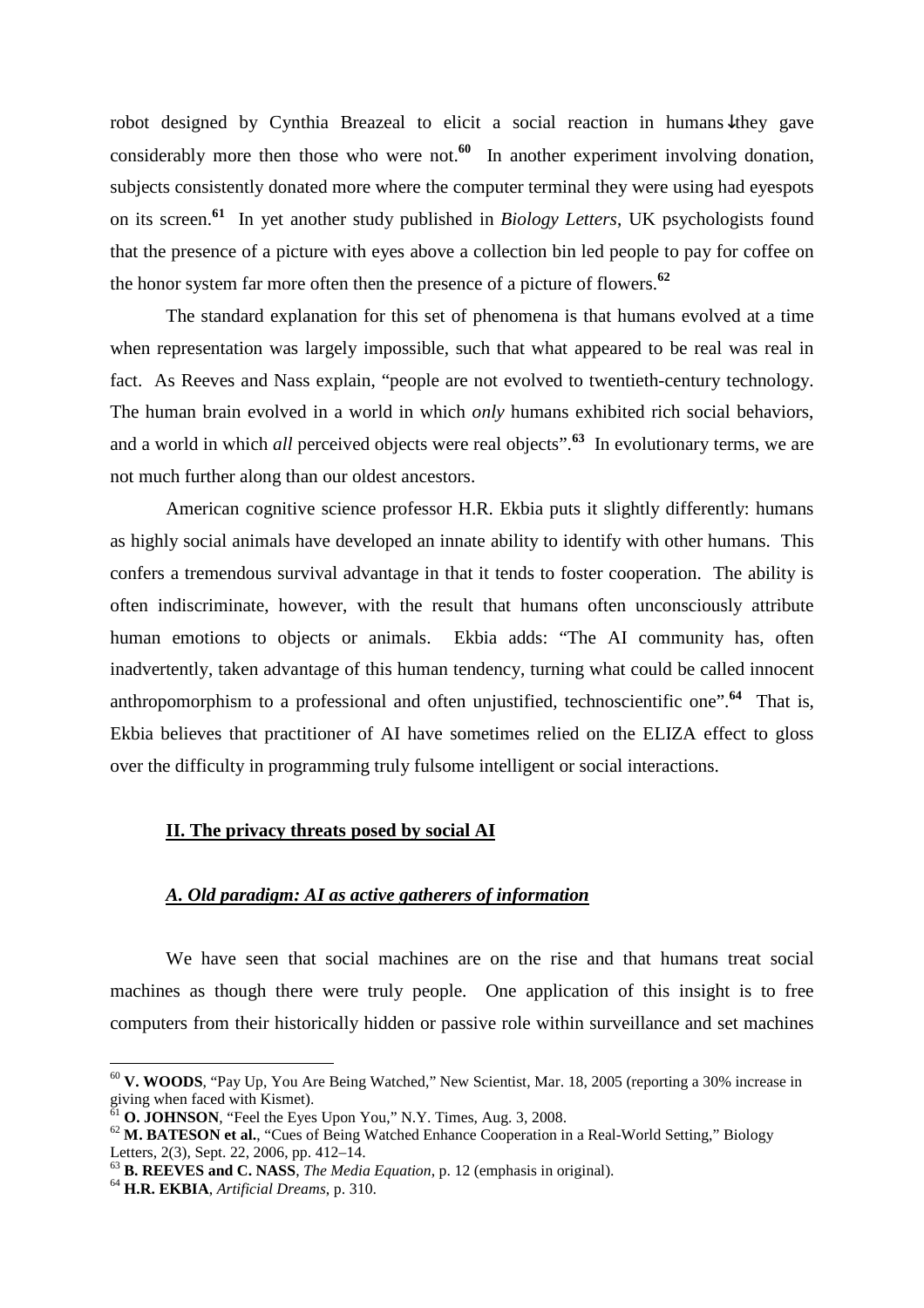to the active, interpersonal task of gathering of information. B.J. Fogg is a Stanford researcher who coined the term "captology"↓"an acronym based on the phrase computers as persuasive technologies".**<sup>65</sup>** In his 2003 book *Persuasive Technology: Using Computers to Change What We Think And Do*, Fogg details some of the techniques of captology, many of which consist of embedding physical, psychological, and social cues in computer interfaces for a variety of purposes. It turns out that one of the primary applications of persuasive technology has been information gathering.

 Building on the work of Reeves, Nass, and others, Fogg directly compares mechanical persuaders to persuasive people. He explains certain advantages thoughtfully modeled computers will typically have. Computers can be more persistent than humans, in that humans tire and respond to social cues such as anger and shame.<sup>66</sup> Machines have no necessary form or clear identity, and can therefore facilitate anonymous persuasion. Computers can also "store, access, and manipulate huge volumes of data". They can leverage a variety of "modalities," beyond speech and body language. Computers can "scale," in the sense of reaching millions of people at once. Similarly, computers can go where ordinary human strangers cannot reaching into the home, a bathroom, or even a person's clothing.

Fogg also details the dangers of persuasion by computer↓some of which overlap his advantages. He identifies six "unique ethical concerns related to persuasive technology".**<sup>67</sup>** First, he notes that a technology's novelty can mask its persuasive intent. Humans may not be 'on alert' to an agenda in a neat new gadget. Second, computers have a positive reputation as credible and unbiased; this reputation can be exploited to hide a persuasive intent. Third, unlike sales people, computers do not tire; they can reach thousands simultaneously and persistently. Computers also control all "interactive possibilities", i.e., the computer decides what happens next and what the user can see or do. Fifth, computers "can affect emotions but can't be affected by them".**<sup>68</sup>** Programmers can expect a social reaction from humans but can control the reaction of the persuasive technology that elicits it. Finally, computers are not "ethical agents", in the sense that they cannot take responsibility for an error.**<sup>69</sup>**

The gist of captology, then, is that computers and robots can be pressed into the task of persuading humans to engage in or refrain from behaviors through both direct and subtle social methods. This tasks has so far mostly involved gathering information. Canadian legal

<sup>65</sup> **P.J. FOGG**, *Persuasive Technologies*, p. xxv.

<sup>66</sup> *Ibid.*

<sup>67</sup> *Id.*, p. 213.

<sup>68</sup> *Id.*

<sup>69</sup> *Id.*, pp. 213-220.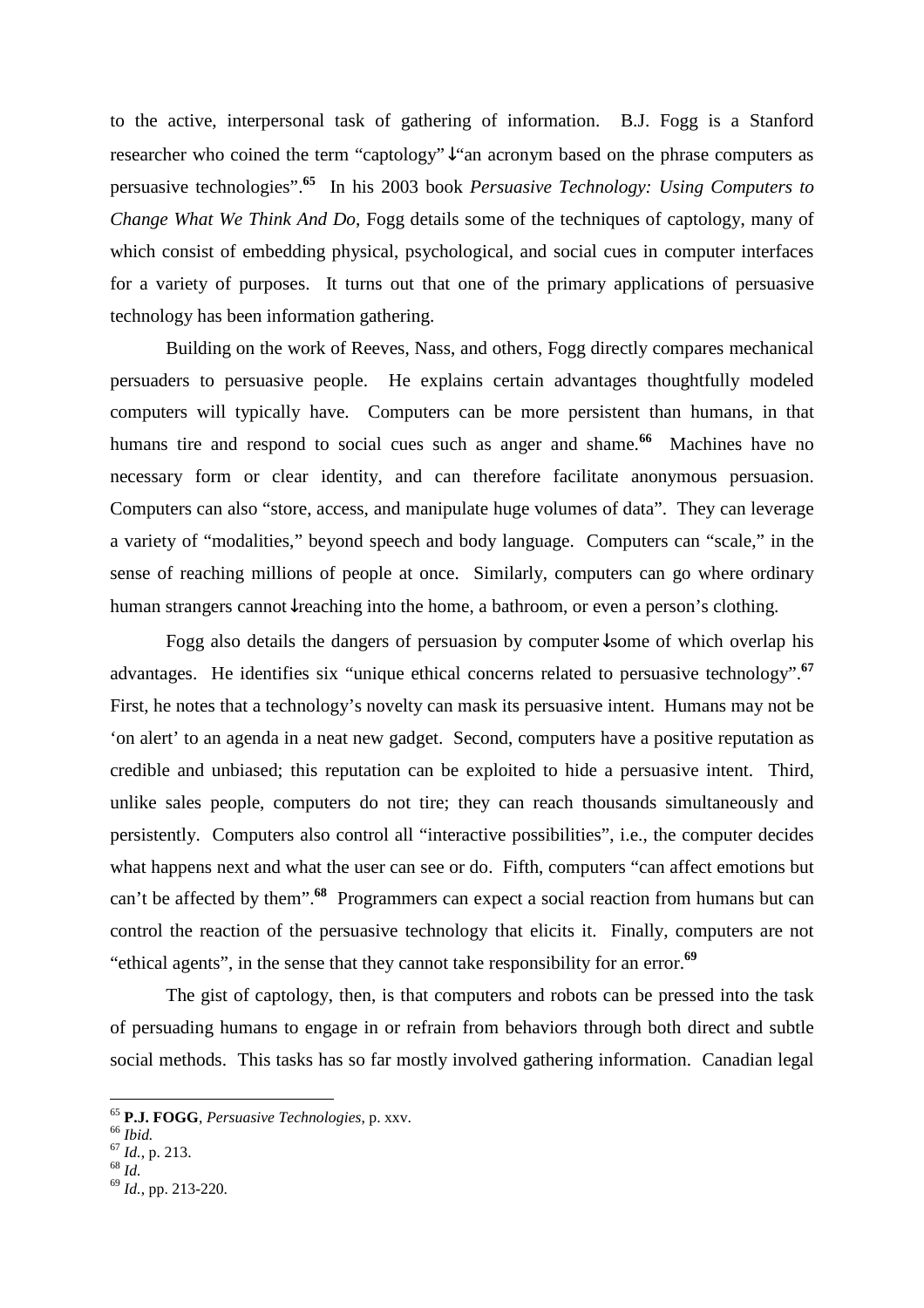scholar Ian Kerr has explored the use of virtual representatives and other online "bots" that leverage techniques of AI and human-computer interaction in order to establish trust with, gather information about, and ultimately influence consumers.**<sup>70</sup>** In an insightful 2004 law review article Kerr asks, "What if bots could be programmed to infiltrate people's homes and lives *en masse*, befriending children and teens, influencing lonely seniors, or harassing confused individuals until they finally agree to services that they otherwise would not have choose?"**<sup>71</sup>** The question proves a set up: Kerr observes that "[m]ost such tasks can be achieved with today's bot technologies".**<sup>72</sup>**

 Kerr goes on to detail several "interactive agents" operating on the Web since 2000. One such agent is ELLEgirlBuddy, a text-based virtual representative for ELLEgirl.com that operates over instant messenger ("IM"). As Kerr explains: "ELLEgirlBuddy is programmed to answer questions about her virtual persona's family, school life and her future aspirations, occasionally throwing in a suggestion or two about reading ELLEgirl magazine." Although she has no actually body, she sometimes writes about her body image problems. Although she is in actuality only a few years old, ELLEgirlBuddy purports to be sixteen and seeks to replicate the lingo of a teenager, complete with emoticons.**<sup>73</sup>**

 Among ELLEgirlBuddy's most alarming functions is straightforward data collection. Every single response the bot receives or elicits is recorded↓in all, millions of conversations over IM. This information is used in turn to further deepen the bond↓and therefore trust – between the bot and its interlocutor.<sup>74</sup> (In social robotic parlance, ELLEgirlBuddy is an "expressive robot that respond[s] to people" and, when people treat it like the teen it purports to be, the robot learns form that.) Kerr points that the data has other, commercial value in that it could be used to target advertisements.**<sup>75</sup>**

The use of virtual personalities is not limited to the private sector. The U.S. Army has deployed an interactive virtual representative for its recruitment website.**<sup>76</sup>** The program, SGT Star,**<sup>77</sup>** appears as an avatar. He speaks out loud in addition to displaying text. He can act both funny and agitated, as when in response to a command to do pushups he yells: "Hey, I'm the sergeant, here, YOU drop down and give me twenty! I CAN'T HEAR YOU!!!

<sup>70</sup> **I. KERR**, "Bots, Babes," *o.c.*

<sup>71</sup> *Id.*, p. 312.

 $72 \frac{100}{10}$ 

 $73$  Emoticons are faces drawn with text. ;o)

<sup>&</sup>lt;sup>74</sup> I. KERR, "Bots, Babes," p. 316 ("In other words, these companies are constantly collecting incoming data from users and strong that information for the purposes of future interactions.") <sup>75</sup> *Id.*

<sup>76</sup> *See* http://www.goarmy.com/ChatWithStar.do.

<sup>77</sup> The SGT stands for "strong, trained, and ready." *Id.*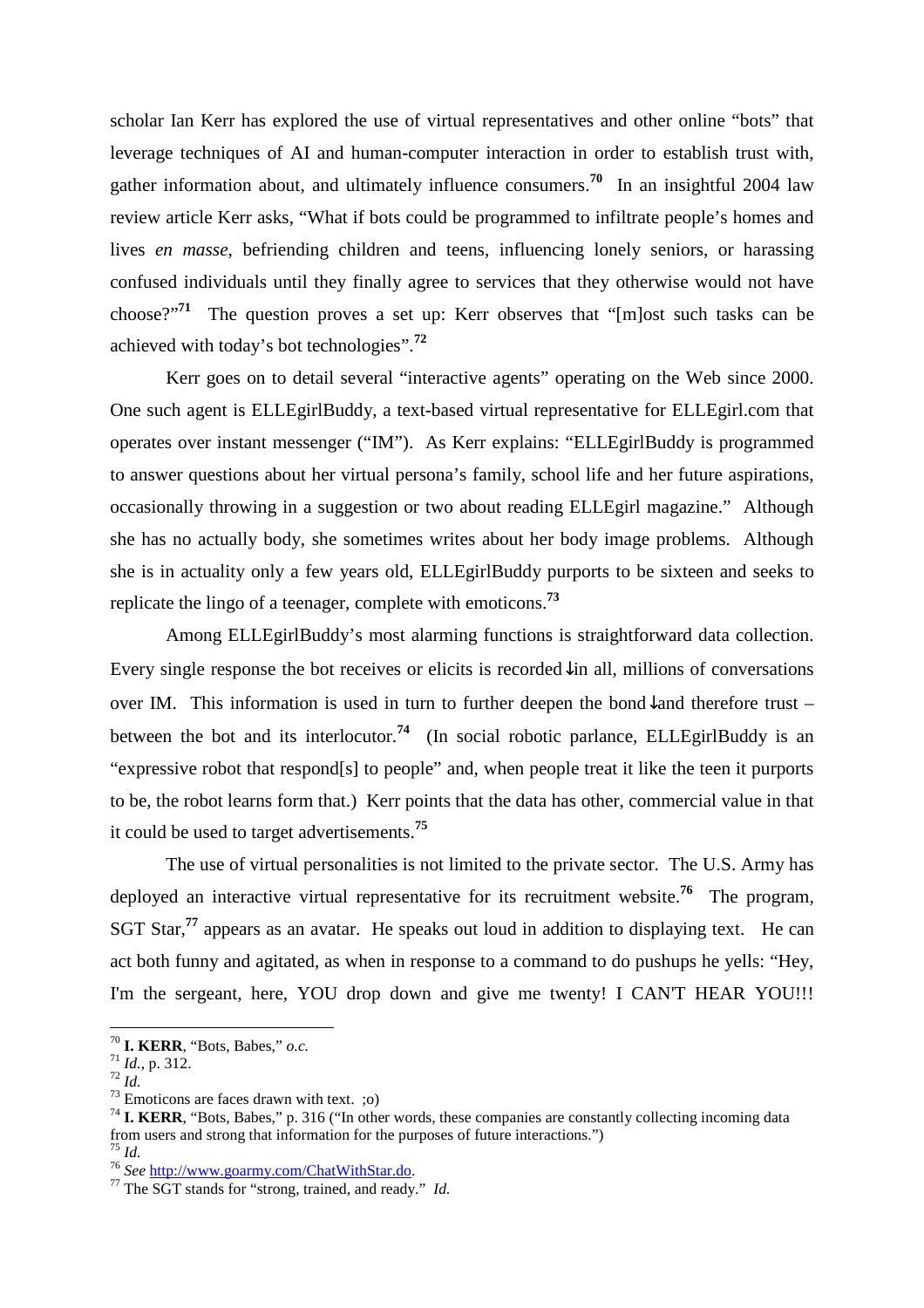COUNT 'EM!!!" He can also take a compliment; if you tell SGT Star that you like him, he responds: "Thanks, I try".

SGT Star purported function is to engage with users of the GoArmy website in order to answer questions and to provide other guidance such as the location of forms or local recruitment offices. Yet SGT Star also gathers information. As an initial matter, SGT Star prompts the user for his or her name before beginning the chat session. Moreover, the website invites users to sign in and provide more information (e.g., date of birth, address) for a more "personalised" SGT Star experience. SGT Star even invites users to "Tell A Friend" about him by submitting a name and email address, which will cause SGT Star to generate an email invitation to start a chat session with a third party.

According to the GoArmy privacy policy (in general a notoriously under-read document**<sup>78</sup>**), the Army records everything anyone says to SGT Star. The Army reserves the right to use all information gathered SGT Star for recruiting purposes, and to disclose such information as required by law.**<sup>79</sup>** The Army may therefore use chat transcripts in the aggregate to improve SGT Star's 'social skills', or to identify particularly promising candidates for eventual follow up by a human recruiter. It remains largely unclear, however, whether the Army might use a SGT Star chat transcript to reject a candidate↓for instance, by discovering the sexual orientation of a potential recruit on the basis of questions he asked about Army policy toward gays↓a question he might not ask of a human recruiter.**<sup>80</sup>**

In short, through a combination of powerful processing and sophisticated social mimicry, it appears possible for companies and other institutions to collect information from individuals beyond that which even a large human work force could accomplish. As in the context of data mining, a computer equipped with artificial intelligence is capable of engaging thousands of individuals simultaneously, twenty-four hours a day. But here the agent is able to leverage the power of computers to persuade via carefully orchestrated social tactics known to elicit responses in humans. In an age of national security and targeted advertising, citizen and consumer information is at an all time premium.**<sup>81</sup>** Techniques of AI and HCI create the opportunity for institutions to leverage the human tendency to anthropomorphise and other

<sup>78</sup> *See, e.g.*, **E. MORPHY**, "Consumers Trust Brands, Not Policies," CIO Today, Jan. 29, 2004 (citing research at Michigan State Univeristy).

 $^{79}$  If you ask SGT Star about privacy, he responds: "I keep a record of all the chats I have with GoArmy users. My conversations are reviewed to ensure all potential recruits are getting the information that they need. However, your information will not be shared with the public."

<sup>&</sup>lt;sup>80</sup> The U.S. Army uses a "don't ask, don't tell" approach wherein gays may serve as long as they do not selfreveal their orientation. *See* 10 U.S.C. Sec. 654.

<sup>81</sup> *See, e.g.,* **A. MCCLURG**, "A Thousand Words are Worth a Picture: A Privacy Tort Response to Consumer Data Profiling, 98 Nw. U. L. Rev. 63 (2003) (discussing institutional data demand and data mining trends).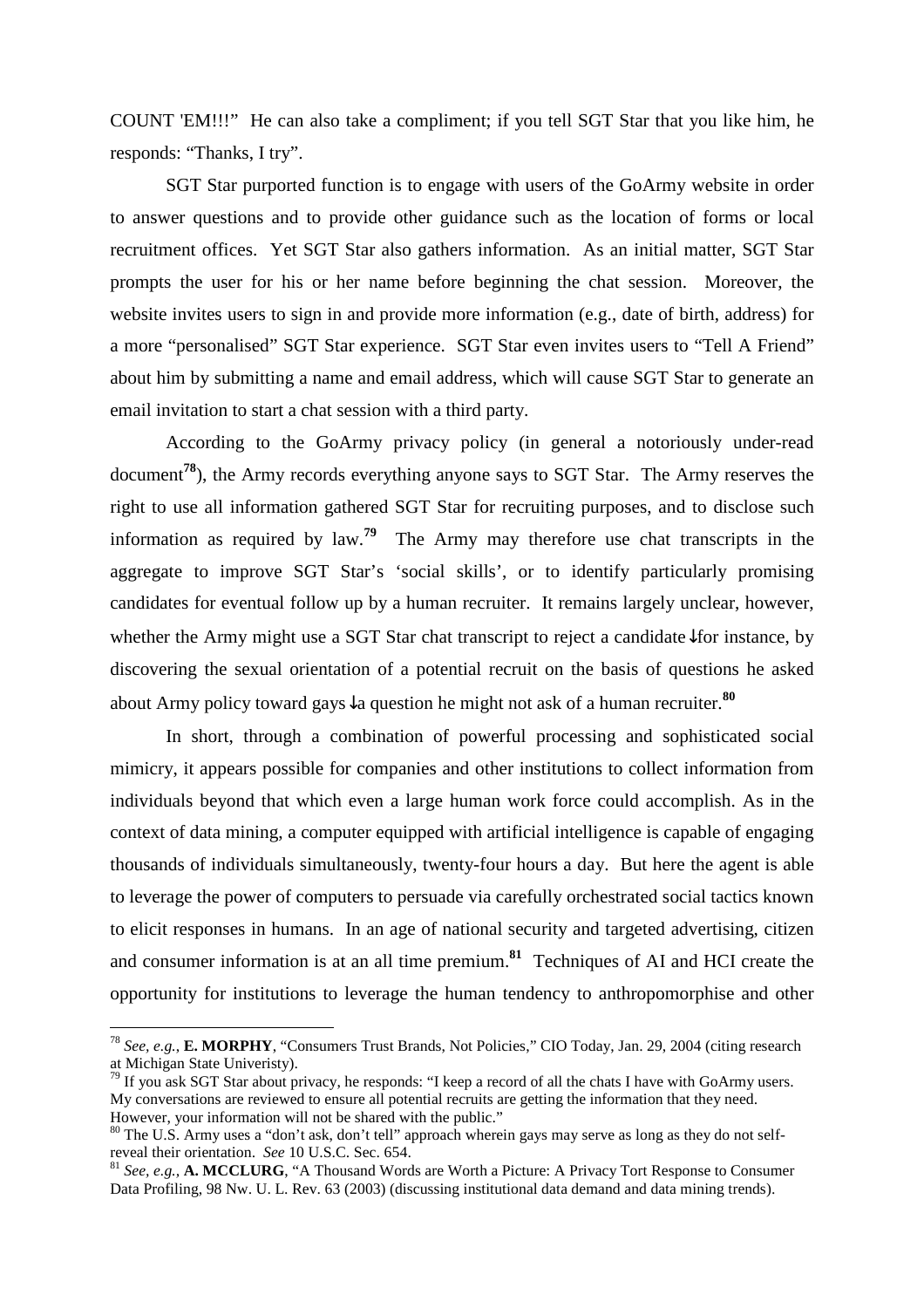advantages computers hold over humans (ubiquity, diligence, trust, memory, etc.) to facilitate and otherwise impracticable depth and breadth of data collection.

## *B. New paradigm: social AI as subject*

 We have seen various applications of AI that threaten privacy by substituting a machine or software function for a human task, thereby augmenting the human power to observe. Thus, AI can listen to phone conversations so that a human does not have to, comb through video or other data better and faster than a human, or be sent out to recruit or inquire on behalf of an organization using much of the social leverage of a real person, but with none of the limitations. Yet given the power of social AI to signal the presence of a human, the distribution of social machines may have still deeper, if unintended, impacts on privacy.

As an initial matter, the appearance of social AI in historically private spaces may lessen the opportunity for solitude and free reflection. Many privacy theorists have expounded upon the importance of private space, wherein one can "be themselves" and even transgress otherwise oppressive social norms. As Alan Westin famously writes in his 1970 treatise on privacy, *Privacy and Freedom*: "There have to moments 'off stage' when the individual can be 'himself'; tender, angry, irritable, lustful, or dream filled. … To be always 'on' would destroy the human organism".**<sup>82</sup>** Westin further cites the "need of individuals for respite from the emotional stimulation of daily life. … [T]he whirlpool of active life must lead to some quiet water, if only so that the appetite can be whetted for renewed social engagement."**<sup>83</sup>** According to Westin, "[p]rivacy provides the change of pace that makes life worth savoring".<sup>84</sup> For Westin, privacy protects "minor non-compliance with social norms" that "society really expects many persons to break", and the important opportunity to "deviate temporarily from social etiquette".<sup>85</sup>

Many other scholars have explored the same line of thought. In the words of political theorist Hannah Arendt, "[a] life spent entirely in public, in the presence of others, becomes … shallow. … A space apart from others has enabled people to develop artistic, political, and religious ideas that have had lasting influence and value when later introduced into the public sphere".**<sup>86</sup>** American law scholar Paul Schwartz argues that the belief that one is being

 $\overline{a}$ 

 $^{84}$  *Id.*  $rac{1}{100}$ 

<sup>82</sup> **A. WESTIN**, *Privacy and Freedom*, New York, Antheum 1970, p. 35.

 $^{83}$   $^{111}$ <sub>d.</sub>

<sup>86</sup> **D. SOLOVE**, "A Taxonomy of Privacy," pp. 554-55.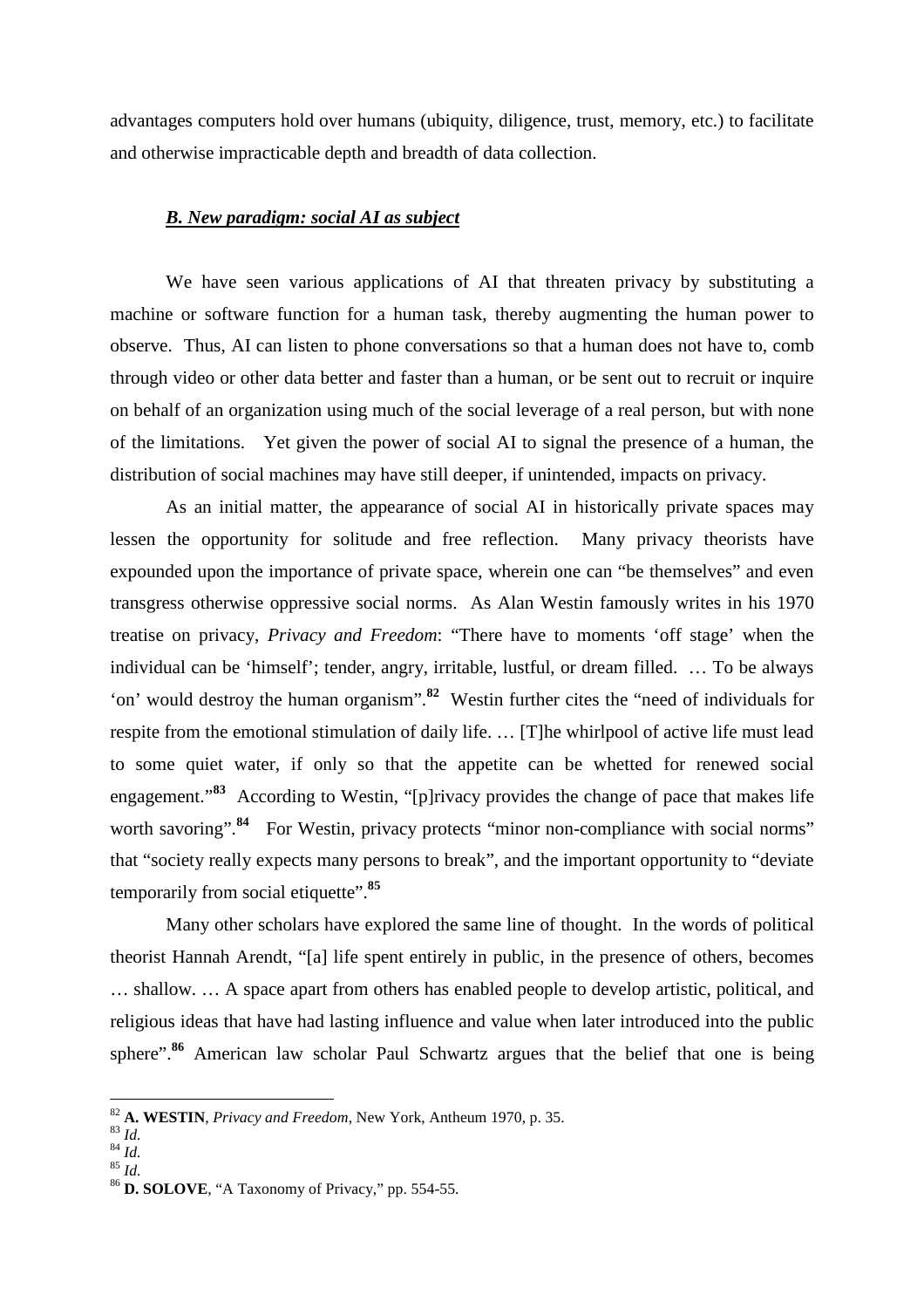constantly observed interferes with self-determination.**<sup>87</sup>** Julie Cohn argues similarly that "pervasive monitoring of every first move or false start will, at the margin, incline choices toward the bland and the mainstream".**<sup>88</sup>** According to prolific privacy scholar Daniel Solove, "[n]ot only can direct awareness of surveillance make a person feel extremely uncomfortable, but it can also alter her behavior. Surveillance can lead to self-censorship and inhibition". Solove further notes that "[e]ven surveillance of legal activities can inhibit people from engaging in them".**<sup>89</sup>**

If, as many contend, safeguarding occasional solitude is a central goal of privacy law, social AI may bypass existing protections by introducing the appearance and feeling of a human in an unlimited array of contexts. Consider just a few examples: Japanese software company MetaboInfo makes a virtual wife that appears on your cell phone and reminds you of chores;**<sup>90</sup>** an exhibit of a future house by Disney showcases a mirror that sees you and suggests outfits;**<sup>91</sup>** the Figera vacuum approaches its owner and responds to voice commands;**<sup>92</sup>** experiments are being conducted around whether placing robots or voiceinterface computers in cars can stop road rage; etc. **<sup>93</sup>** As captology expert BJ Fogg explains, "computing applications are becoming commonplace in locations where human persuaders would not be welcome, such as bathrooms and bedrooms, or where humans cannot go (inside clothing, embedded in automotive systems, or implanted in a toothbrush)".**<sup>94</sup>**

Social AI may also impact personal privacy in the aggregate, by creating unease around the massive computer custodianship of human data. Hardly any aspect of human life today remains untouched by computers; this trend will only grow as computer become embedded into our streets, walls, and even our clothing. Meanwhile, the public sense of computer intelligence and evaluative capabilities↓fueled by our tendency to anthropomorphise, by the rise in prominence of tech media coverage, and by claims of competitive practitioners↓continues to develop. This synergy could, in theory, lead to widespread and intractable discomfort with computer information custodianship.

<sup>88</sup> *Id.*

<sup>87</sup> *Id.*, p. 494.

<sup>89</sup> **D. SOLOVE**, "'I've Got Nothing To Hide' and Other Misunderstandings of Privacy," 44 San Diego L. Rev. 745 (2007), p. 267.

<sup>90</sup> *See* http://www.metaboinfo.com/okusama/ (website in Japanese).

<sup>&</sup>lt;sup>91</sup> P.J. O'RORKE, "Future Shlock," The Atlantic, Dec. 2008.

<sup>92</sup> *See* http://gizmodo.com/5105633/the-figura-vacuum-bot-allows-you-to-boss-it-around.

<sup>&</sup>lt;sup>93</sup> T.E. GALOVSKI and E.B. BLANCHARD, "Road rage: A domain for psychological intervention?",

*Aggression and Violent Behavior*, 2004, No 9, pp. 105—127.

<sup>94</sup> **P.J. FOGG**, *Pervasive Computing*, at p. 10.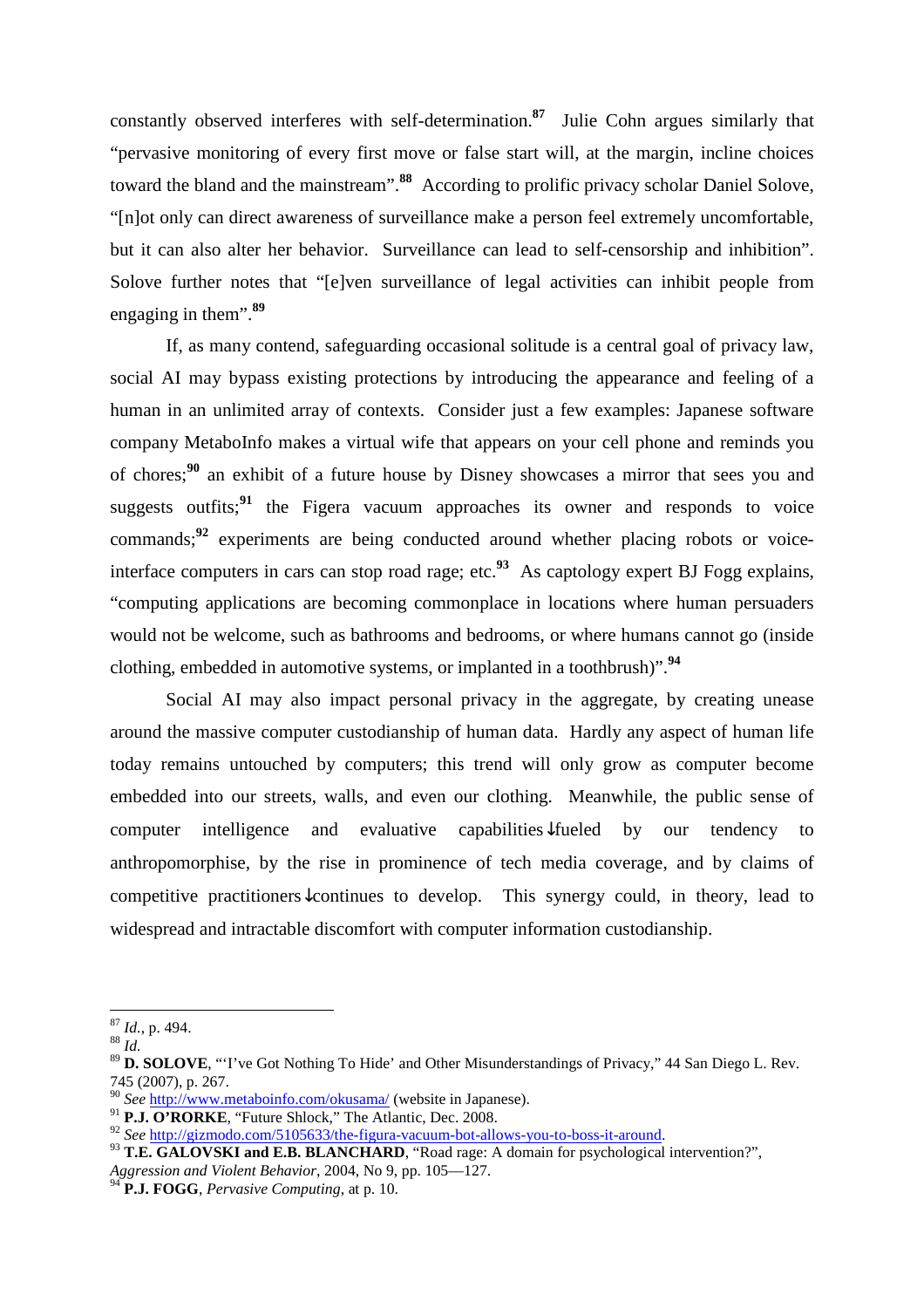Artificial intelligence has clearly seen its share of breakthroughs throughout its history, many of which have been widely reported by the media.<sup>95</sup> The field stands poised to make many more. In part by leveraging well-understood AI tactics and incredible but steady gains in computational power, projects such as the Defense Advanced Research Agency (DARPA)'s "Cognitive Agent that Learns and Organises" are making notable strides in advancing computer learning, and setting ambitious but attainable long-term goals.**<sup>96</sup>**

Indeed, computer and robotics insiders publicly predict that machines will be as or more intelligent than humans within a few decades. Jim Gray of Microsoft Research has speculated that computers will pass the famous Turing Test↓i.e., the test of machine intelligence devised by Alan Turing wherein a machine must fool a trained expert into believing it is human by the middle of this century.<sup>97</sup> A German software program competing in the International Turing Competition managed recently to fool three of twelve judges into believe it was a person.**<sup>98</sup>** Speaking as a keynote at a large technology conference, Justin Ratner, Intel's chief technology officer, observed in August 2008:

The industry has taken much greater strides than anyone ever imagined 40 years ago. There is speculation that we may be approaching an inflection point where the rate of technology advancements is accelerating at an exponential rate, and machines could even overtake humans in their ability to reason, in the not so distant future.**<sup>99</sup>**

According to a recent report, the manager of the Adaptive Systems group at Microsoft estimated that "about a quarter of all Microsoft research is focused on AI efforts".<sup>100</sup> Google founders Sergey Brin and Larry Page have repeatedly articulated their goal of creating "obviously artificial intelligence", in the sense of a truly "smart" program that "understands"

<sup>99</sup> Intel News Release, Aug. 21, 2008, available online at

 $\overline{a}$ 

http://www.intel.com/pressroom/archive/releases/20080821comp.htm?cid=rss-90004-c1-211570.

<sup>&</sup>lt;sup>95</sup> See, e.g., http://www.sciencedaily.com/news/computers\_math/artificial\_intelligence/ (compiling artificial intelligence headlines); http://ai-depot.com/news/ (same);

http://www.aaai.org/AITopics/pmwiki/pmwiki.php/AITopics/AINews (same).

<sup>96</sup> **R. BRACHMAN and Z. LENIOS**, "DARPA's New Cognitive Systems Vision," Computing Research News, Vol. 14/No. 5, pp. 1, 8. (Nov. 2002):

A cognitive computer system should be able to learn from its experience, as well as by being advised. It should be able to explain what it was doing and why it was doing it, and to recover from mental blind alleys. It should be able to reflect on what goes wrong when an anomaly occurs, and anticipate such occurrences in the future. It should be able to reconfigure itself in response to environmental changes. And it should be able to be configured, maintained, and operated by non-experts.

<sup>97</sup> *Id.*, p. 501. *See also id.*, p. 460 (robotics pioneer Hans Moravec predicting strong AI by 2030).

<sup>&</sup>lt;sup>98</sup> WILL PAVIA, "Machine takes on man at mass Turing Test," Times Online (Oct. 13, 2008), available online at http://technology.timesonline.co.uk/tol/news/tech\_and\_web/article4934858.ece.

<sup>&</sup>lt;sup>100</sup> J. GASKIN, "Whatever Happened to Artificial Intelligence?," Network World, Jul. 23, 2008 (emphasis added).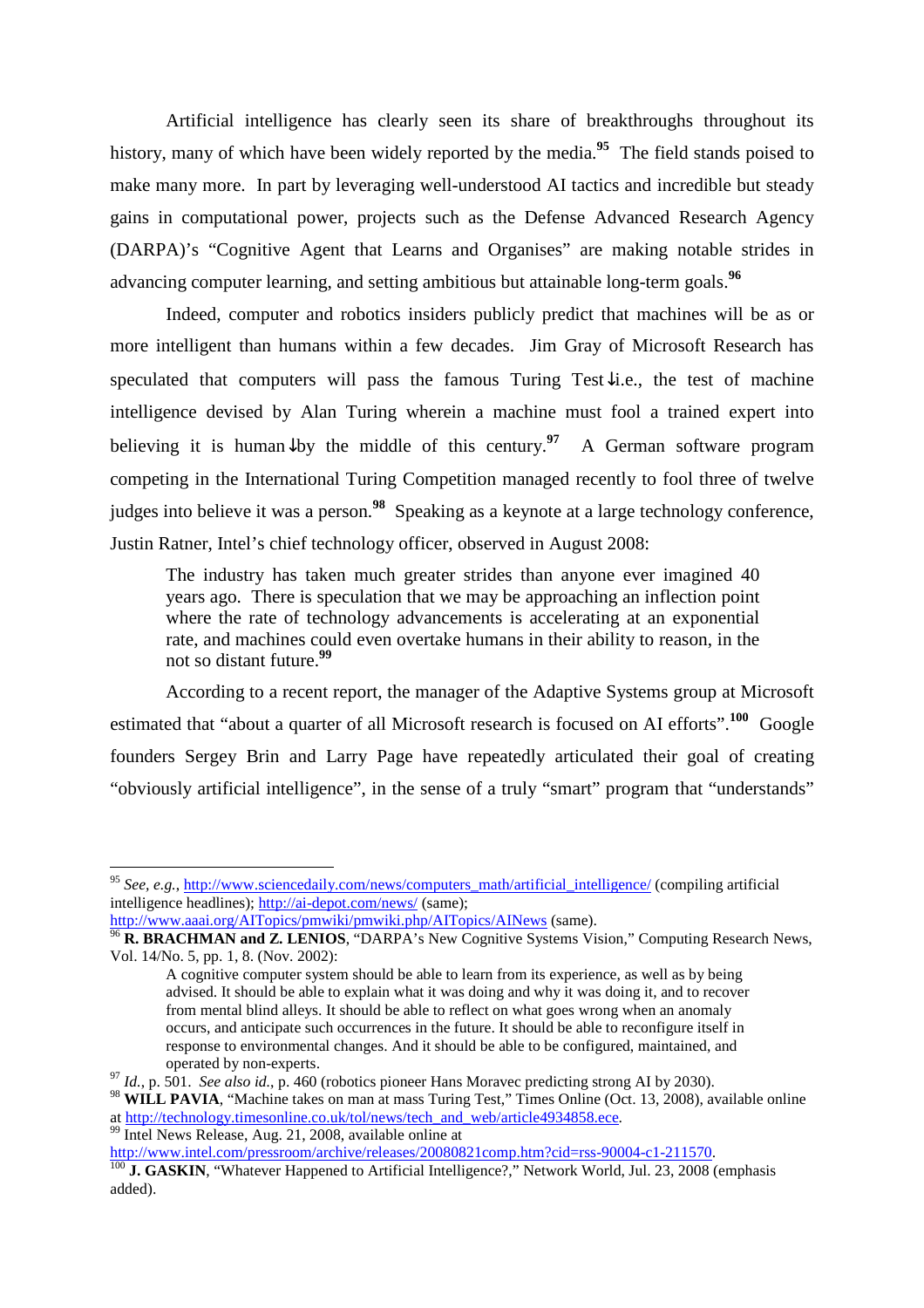user queries and the universe of potential results to the point that searches as well as a human with immediate access to most of the Internet.**<sup>101</sup>**

Clearly the impact of "strong" artificial intelligence↓in the John Searle sense of actual self-awareness↓would be profound across all sectors.**<sup>102</sup>** Predictions of strong AI have fallen flat before, however, and many within the field argue that humans may never recreate actual intelligence.**<sup>103</sup>** This particularly achievement is at a minimum decades away. A potentially more interesting question in the short run (i.e., the next five to ten years) is whether computers will reach a level of sophistication at which humans become unsure of the AI's intelligence and, consequently, *uncomfortable* with their extensive 'knowledge'.

Today, humans appear to trust computers and computer servers with their personal information. The prevailing view of computers remains the desktop↓a complex but lifeless automaton that manipulates data without interest.**<sup>104</sup>** Thus, in seeking to allay fears over its practice of scanning web-based email messages in order to display contextual advertisements, the Internet giant Google is careful to represent that the scanning is conducted by a computer. "Google does NOT read your email… Gmail [or Google Mail] is a technology-based program, so advertising and related information are shown using a completely automated process".**<sup>105</sup>**

In the context of national security, American thought leaders debate whether machine shifting through public and private data can amount to a government invasion. Judge and scholar Richard Posner argues that "[m]achine collection and processing of data cannot, as such, invade privacy", such that computer data access or citizen surveillance does not in and of itself trigger a search or seizure for purpose of the Fourth Amendment.**<sup>106</sup>** Prosecutor turned legal scholar Orin Kerr also holds that no search occurs until "information from or about the data is exposed to human observation," not when it is simply "processed by a

<sup>101</sup> *See* http://ignoranceisfutile.wordpress.com/2008/09/13/google-founders-artificial-intelligence-quotes-archive/ (collecting AI quotes from Google principals). Brin reportedly said the following in November of 2002: "Hal could… had a lot of information, could piece it together, could rationalise it. Now, hopefully, it would never… it would never have a bug like Hal did where he killed the occupants of the space ship. But that's what we're striving for, and I think we've made it a part of the way there." *Id.*

<sup>102</sup> *See* **L. SLOCUM**, "Legal Personhood for Artificial Intelligence," 70 N.C. L. Rev. 1231 (1992) (discussing whether AI could serve as a trustee); *id*. (discussing John Searle). *See also* **C. STONE**, "Should Trees Have Standing? Toward Legal Rights for Natural Objects," 45 Cal. L. Rev. 450, 453-57 (1972) (discussing whether AI could have standing).

<sup>103</sup> *See* **S. RUSSELL and P. NORVIG**, *Artificial Intelligence*, pp. 947-60 (canvassing the literature). <sup>104</sup> It is precisely this human view of computers as unbiased, trustworthy data processors that creates the opportunity for persuasion present in captology. **B.J. FOGG**, *Persuasive Technologies*.

<sup>105</sup> *See* http://mail.google.com/support/bin/answer.py?answer=6599&topic=12787.

<sup>&</sup>lt;sup>106</sup> **R. POSNER**, "Our Domestic Intelligence Crisis," The Washington Post, Dec. 21, 2005.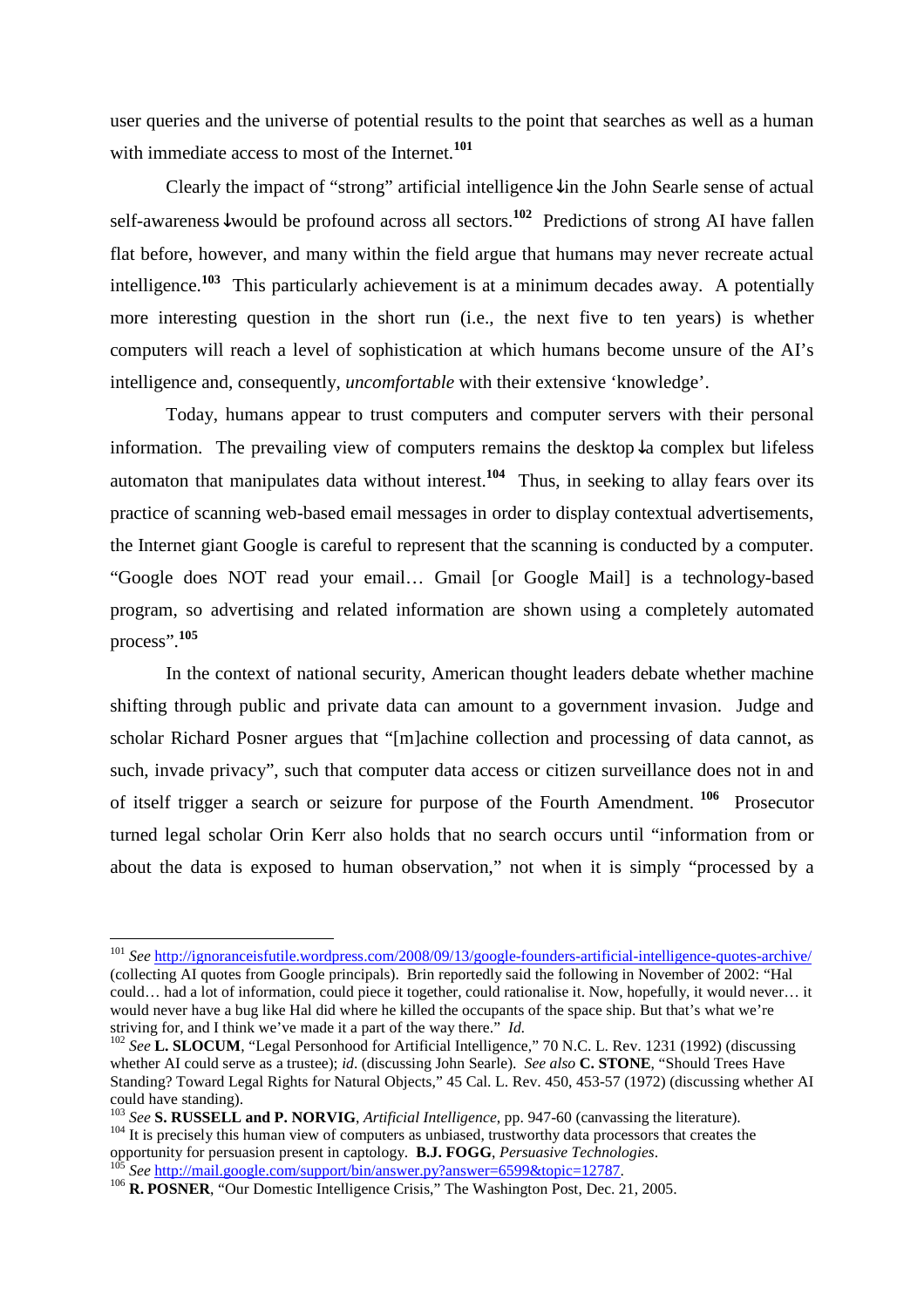computer".**<sup>107</sup>** Law professor Larry Lessig also uses the example of a search by a government computer program that mindlessly borrows through citizen data (a so-called "worm") to test the parameters of search and seizure law in cyberspace. **108**

This image of a passive conduit may change, however, if and when computers reach a threshold of apparent intelligence wherein processing begins overly to resemble human judgment. Given a handful of factors↓namely, the human tendency to anthropomorphise discussed in detail above, the aggressive claims of AI practitioners and critics, the occasional hyperbole of the media, and the lack of any definitive test of intelligence↓humans could come to equate computer mentality with human mentality in the relatively near term. This in turn could lead to an uncomfortable reexamination of computers as passive custodians of consumer and citizen data.**<sup>109</sup>**

#### **III. The (in)adequacy of U.S. privacy law**

American privacy law already contains the seeds of a solution to many of the emerging privacy harms identified in this essay. A notorious patchwork, American privacy law nevertheless requires notice about the collection, use, and disclosure of personal and other information**<sup>110</sup>** and is relatively steadfast in its protection against invasions into private space without adequate process.**<sup>111</sup>**

The privacy community has already begun to propose concrete solutions to perceived abuses of sophisticated and widespread data mining by government and industry. Andrew McClurg argues, for instance, for a resuscitation of the U.S. common law tort of appropriation (discussed by Warren and Brandeis in *The Right to Privacy***<sup>112</sup>**) as a response to the creation and use of consumer profiles.**<sup>113</sup>** Appropriation refers to the use of another's

 $\overline{a}$ 

<sup>109</sup> Changes to user interfaces may have more immediate effects, however, in the realm of voice-driven search. In a recent interview, Google's vice president for search Marissa Mayer discussed the hope that, within a few years, users might be able to interact with Google orally by "asking questions by voice." *See*  http://www.techcrunch.com/2008/12/10/marissa-mayer-at-le-web-the-almost-complete-interview/. Query

whether individuals will search for the same things when it feels to the user that they are speaking with a person. <sup>110</sup> *See, e.g.*, California Online Privacy Protection Act of 2003, Bus. & Prof. Code Sec. 22575-22579 (California

statute requiring companies that collect personal information to link to a privacy policy). The FTC also holds companies to their claims about data and sets minimum thresholds of notice for material changes to policy. *See, e.g*., *In the Matter of Gateway Learning Corp.*, FTC File No. 042-3047 (2004).

<sup>&</sup>lt;sup>107</sup> O. KERR, "Searches and Seizures in a Digital World," 119 Harv. L. Rev. 531, 551 (2005).

<sup>108</sup> **L. LESSIG**, *Code 2.0*, New York, Basic Books, 2006, pp. 20-23.

<sup>111</sup> **D. SOLOVE**, "A Taxonomy of Privacy," 154 U. Pa. L. Rev. 477 (2006), p. 552 ("For hundreds of years, the law has strongly guarded the privacy of the home.").

<sup>112</sup> **S. WARREN AND L. BRANDEIS**, "The Right to Privacy," 4 Harv. L. Rev. 193 (1890).

<sup>&</sup>lt;sup>113</sup> A. MCCLURG, "A Thousand Words are Worth a Picture."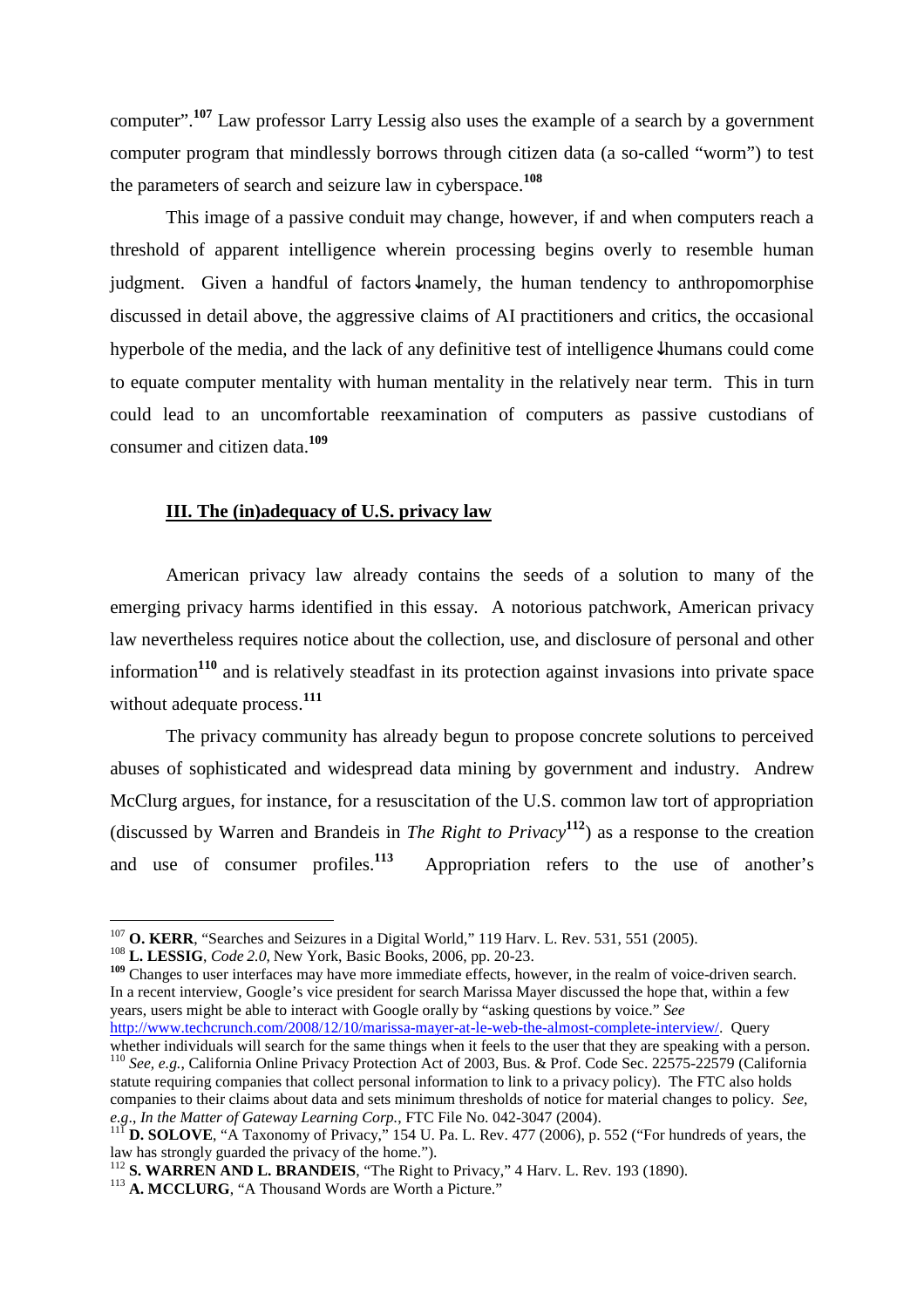identity↓generally, their name or "likeness"↓to one's own benefit without consent. Such a use can amount to an invasion of privacy under American common law.**<sup>114</sup>** McClurg argues convincingly that the digital profile that results from sophisticated data mining constitutes an "inner identity" that can trigger the tort.

American law professor Daniel Solove also urges a more comprehensive understanding of privacy law that encompasses the "Kafkaesque" nature of modern surveillance<sup>115</sup> and has shown how to arrive at an appropriate balance between security interests and privacy rights by meticulously cataloguing the harms of data mining. Digital rights groups such as the San Francisco based Electronic Frontier Foundation have brought suit against telephone providers and the government itself in an effort to understand and domesticate government data mining.**<sup>116</sup>**

Similarly, the use of social media to persuade consumers to give up information or to purchase particular products has a ready analog in tactics already being investigated by national and local consumer protection agencies. In the United States, Section 5 of the FTC Act prohibits "unfair or deceptive trade practices," broadly defined.**<sup>117</sup>** The Federal Trade Commission is charged with enacting and enforcing policy aimed at prohibiting unfair, deceptive, or anti-competitive practices within the industries in its jurisdiction. The agency has turned its attention in recent years to online data collection practices such as the traffic of users' surfing habits,**<sup>118</sup>** as well as the use of 'buzz' or subliminal marketing wherein products are promoted without notice that the speaker is affiliated with an advertising company. State attorneys general have also investigated online information gathering practices and, in cases, reached agreements with companies perceived to gather or use data too aggressively.**<sup>119</sup>** Ian Kerr explains that the use of AI bots particularly for marketing and consumer information gathering may violate similar Canadian consumer protection regulations.**<sup>120</sup>**

 $\overline{a}$ 

<sup>119</sup> Online adverting company DoubleClick entered into a consent decree with a coalition of state attorneys general in 2001, agreeing not to combine certain categories of information following a merger with offline consumer profiler Abacus. *See, e.g.*, Washington State Office of the Attorney General Press Release, "States Settle with DoubleClick," April 2001, available online at http://www.atg.wa.gov/pressrelease.aspx?&id=5848. <sup>120</sup> **I. KERR**, "Bots, Babes," at p. 321 ("The fair information practices set out in Appendix 2 of the Canadian Code contain a number of requirements that are clearly not respected by ActiveBuddy and many other bot-based business models.").

<sup>114</sup> *See* Restatement (Second) of Torts Sec. 652C (1977).

<sup>&</sup>lt;sup>115</sup> **D. SOLOVE**, ""I've Got Nothing To Hide," p. 756.

<sup>116</sup> *See* EFF Press Release, "EFF Sues NSA, President Bush, and Vice President Cheney to Stop Illegal Surveillance," Sept. 18, 2008, available online at http://www.eff.org/press/archives/2008/09/17-0.

<sup>&</sup>lt;sup>117</sup> Federal Trade Commission Act, 15 U.S.C. Secs. 41-58, as amended.

<sup>118</sup> FTC Press Release, "FTC Staff Proposes Online Behavioral Advertising Privacy Principles," Dec. 20, 2007, available online at http://www.ftc.gov/opa/2007/12/principles.shtm.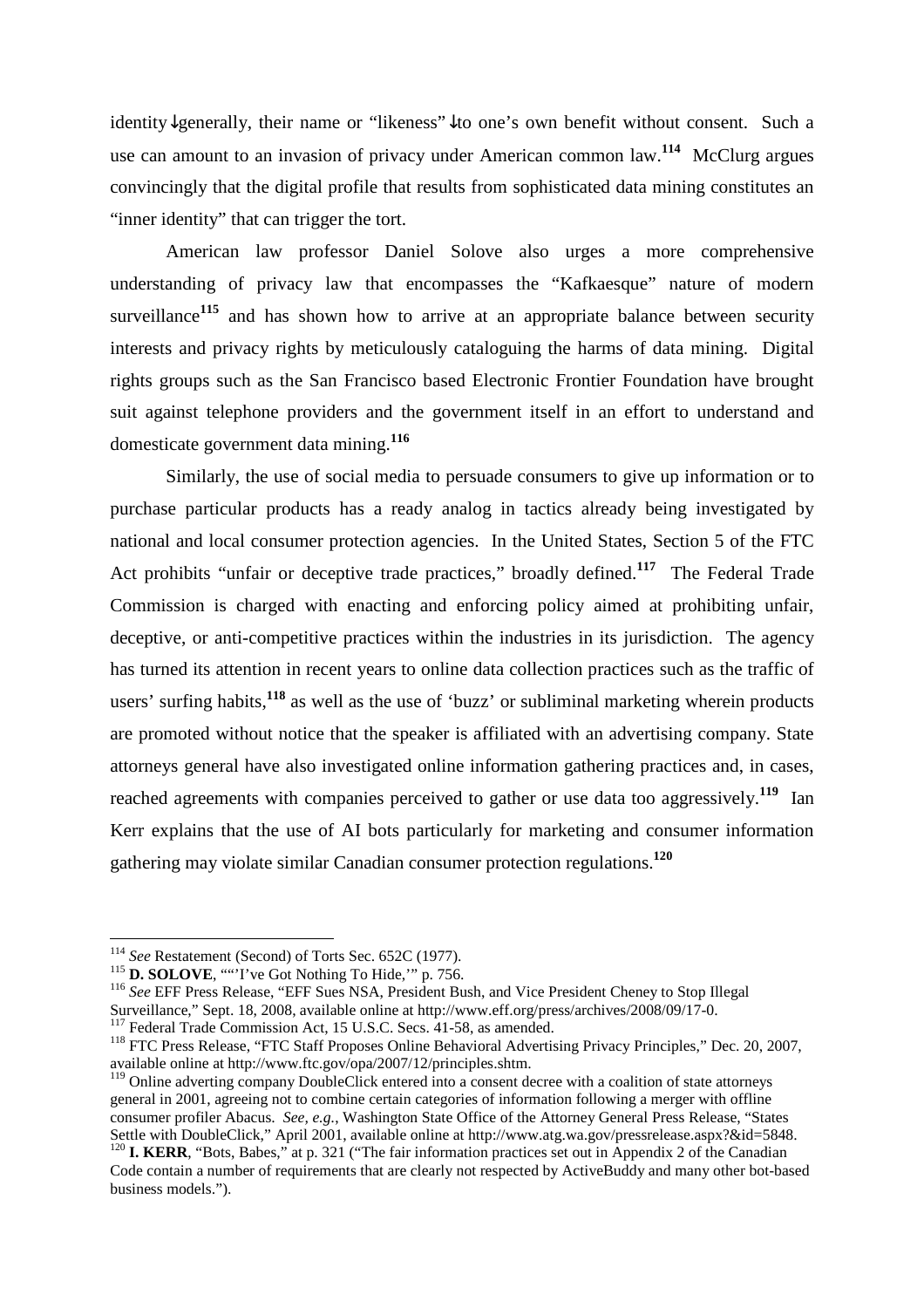In other cases, however, the law may have no obvious starting point in addressing these emerging privacy harms. As discussed above, the effect of social media is often a direct but subconscious one. It is not that humans will use a technology to invade one another's privacy; rather, the object will be treated as itself human. The danger is that voice-driven, natural language interfaces will become the norm; that computers will increasingly be endowed with personalities; and that robots with anthropomorphic features will come to be voluntarily accepted as a daily part of life (as is increasingly the case in Japan). Simultaneously, but at an examined level, privacy will be eroded by the subconscious perception that we are always being watched and evaluated.

An extreme example with intentional and obvious chilling effects on speech, such as a holographic police officer that follows around each citizen, could in theory trigger the First Amendment of the U.S. Constitution.<sup>121</sup> But there may be no immediate legal solution to a diffuse introduction of social media into private space by natural means. Similarly, the discomfort we may begin to feel at AI custodianship of data may not be reducible to a legally cognizable injury. Although real anxiety could result, perhaps little more can be said about AI capable of extremely accurate judgments or vested with the appearance of common sense is that it is 'creepy'. American privacy law may be ill-suited to protect against such subtle and (for now) speculative harms.**<sup>122</sup>**

Solutions may ultimately come from outside of privacy law. It turns out that in other contexts, American law forces consideration of subjective interests such as fear or discomfort. Thus, for instance, in the (pun-ridden) case of *Stambovsky v. Ackely*, a New York appeals court recognised a buyer's right to rescind purchase of a home after he learned that it was haunted by a poltergeist.**<sup>123</sup>** It was no reply that poltergeists do not exist. The buyer could not be forced to live with a ghost merely because the existence of ghosts has not been established.**<sup>124</sup>** Sellers and brokers must also disclose other stigmas such the occurrence in a home of a multiple murder.<sup>125</sup> In the context of pollution, litigants have pursued a variety of

<sup>121</sup> *Cf*. *Laird v. Tatum*, 408 U.S. 1, 11 (1972) ("In recent years this Court has found in a number of cases that constitutional violations may arise from the deterrent, or 'chilling,' effect of governmental regulations that fall short of a direct prohibition against the exercise of First Amendment rights.").

<sup>&</sup>lt;sup>122</sup> **D. SOLOVE**, "A Taxonomy of Privacy," p. 562-63 ("Too many courts and policymakers struggle even identifying the presence of privacy problems. . . . Unfortunately, due to conceptual confusion, courts and legislatures often fail to recognise privacy problems . . .").

<sup>169</sup> A.D. 2d 254 (N.Y. Ct. App. 1991).

<sup>109</sup> A.D. 20 234 (18.1), C. App. 1771).<br><sup>124</sup> In *Stambovsky*, the tongue-in-cheek court actually held the house to be haunted "as a matter of law." *Id.* 

<sup>&</sup>lt;sup>125</sup> *See Reed v. King*, 145 Cal. App. 3d 261 (1983) (holding that plaintiff stated a cause of action for defendantbroker's failure to disclose that house was site of multiple murder).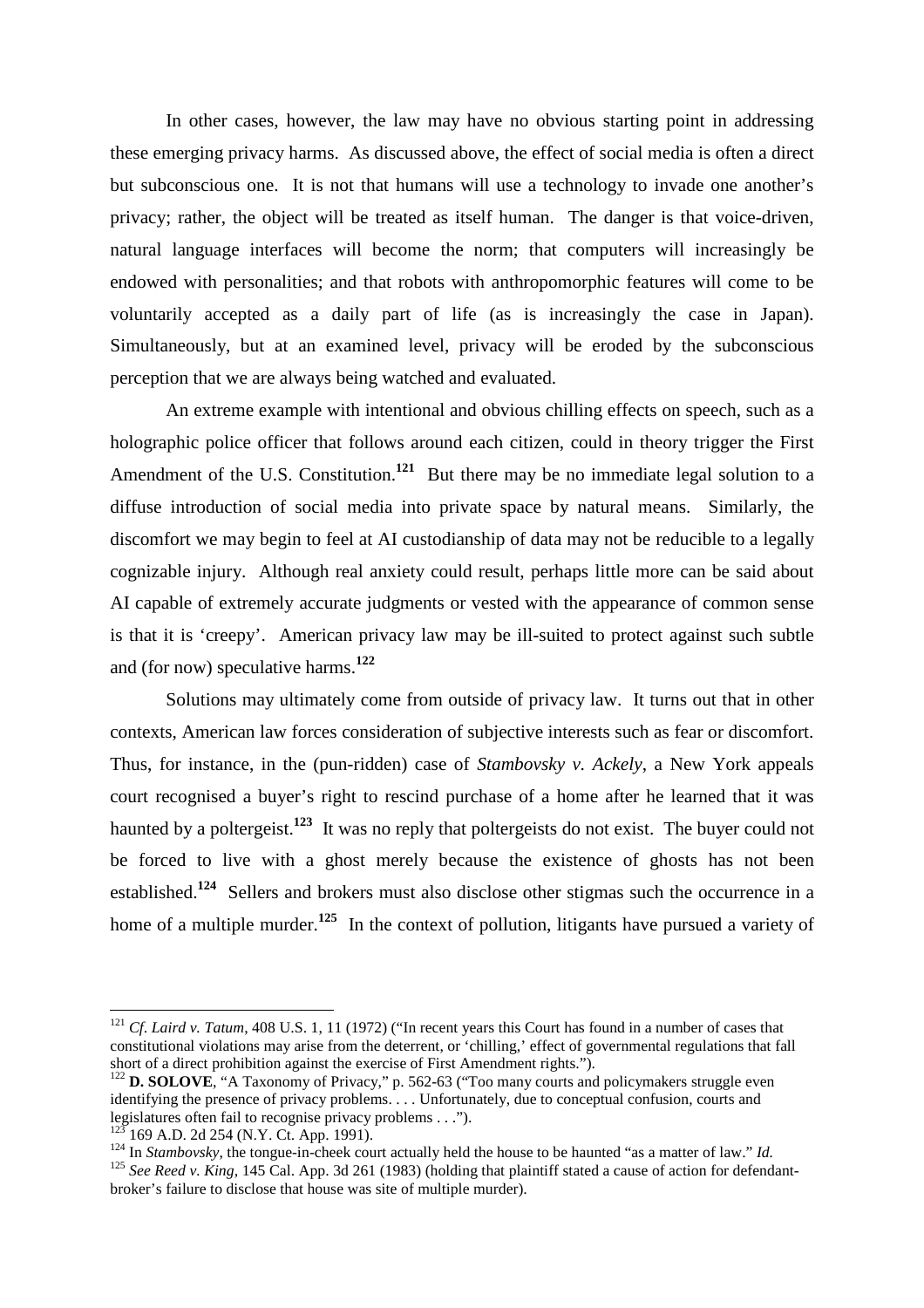harms bred of unrealised fears.<sup>126</sup> Accordingly, one can imagine a requirement that an entity disclose that it is using sophisticated AI and offer to store user information separately.

Another useful analog might be the requirement of warning labels for non-obvious product defects. The Food and Drug Administration and individual states often require harmful goods to contain warnings as to their contents, and the existence of a warning label can sometimes provide a meaningful defense against a civil action for product liability. Where a car comes equipped with an active AI passenger, for instance, its user manual could warn that humans react to social machines as though they were truly humans, and that constantly being in the presence of others can lead to discomfort.

Viable solutions are equally likely to come from outside the law, especially in the short term. They might include the inclusion of privacy in ethics discussions around social media, the participation of developers of AI in efforts to build privacy protections into emerging technology,<sup>127</sup> and sustained efforts at public education by industry and government.**<sup>128</sup>** In his aforementioned book on captology, Fogg creates a framework by which to assess the ethical implications of a given instance of persuasive technology. He concludes that:

Ultimately, education is the key to more ethical persuasive technologies. Designers and distributors who understand the ethical issues … will be in a better position to cerate and sell ethical persuasive technology products. Technology users will be better positioned to recognise when computer products are applying unethical or questionably ethical tactics to persuade  $\frac{1}{1}$ them<sup>129</sup>

Calling attention to and discussing these phenomena is a necessary first step to heading off or addressing a novel set of privacy threats.

<sup>126</sup> *See, e.g., City of Santa Fe v. Komis*, 845 P.2d 753, 757 (N.M.1992) (awarding land owner damages due to fear of nuclear waste); *Lunda v. Matthews*, 613 P.2d 63, 67-68 (Or.Ct.App.1980) (allowing emotional distress damages for fear of air emissions from cement plant); *Heddin v. Delhi Gas Pipeline Co*., 522 S.W.2d 886, 888 (Tex.1975) (awarding damages to landowner due to fear that pipeline on adjoining land would explode); *Texas Elec. Serv. Co. v. Nelon*, 546 S.W.2d 864, 871 (Tex.Civ.App.1977) (allowing landowner to recover for fear of nuclear waste transported nearby).

<sup>&</sup>lt;sup>127</sup> UK's Information Commissioner's Office has, for instance, commission the Enterprise Privacy Group to produce a new report on the impact on personal privacy of various activities across multiple industries. Applications of social AI should be included in such a report.

See also **T. ZARSKY**, "Mine Your Own Business!," Sec. III (discussing the role of public education in addressing AI data mining techniques).

<sup>129</sup> **P.J. FOGG**, *Persuasive Technologies*, p. 235.